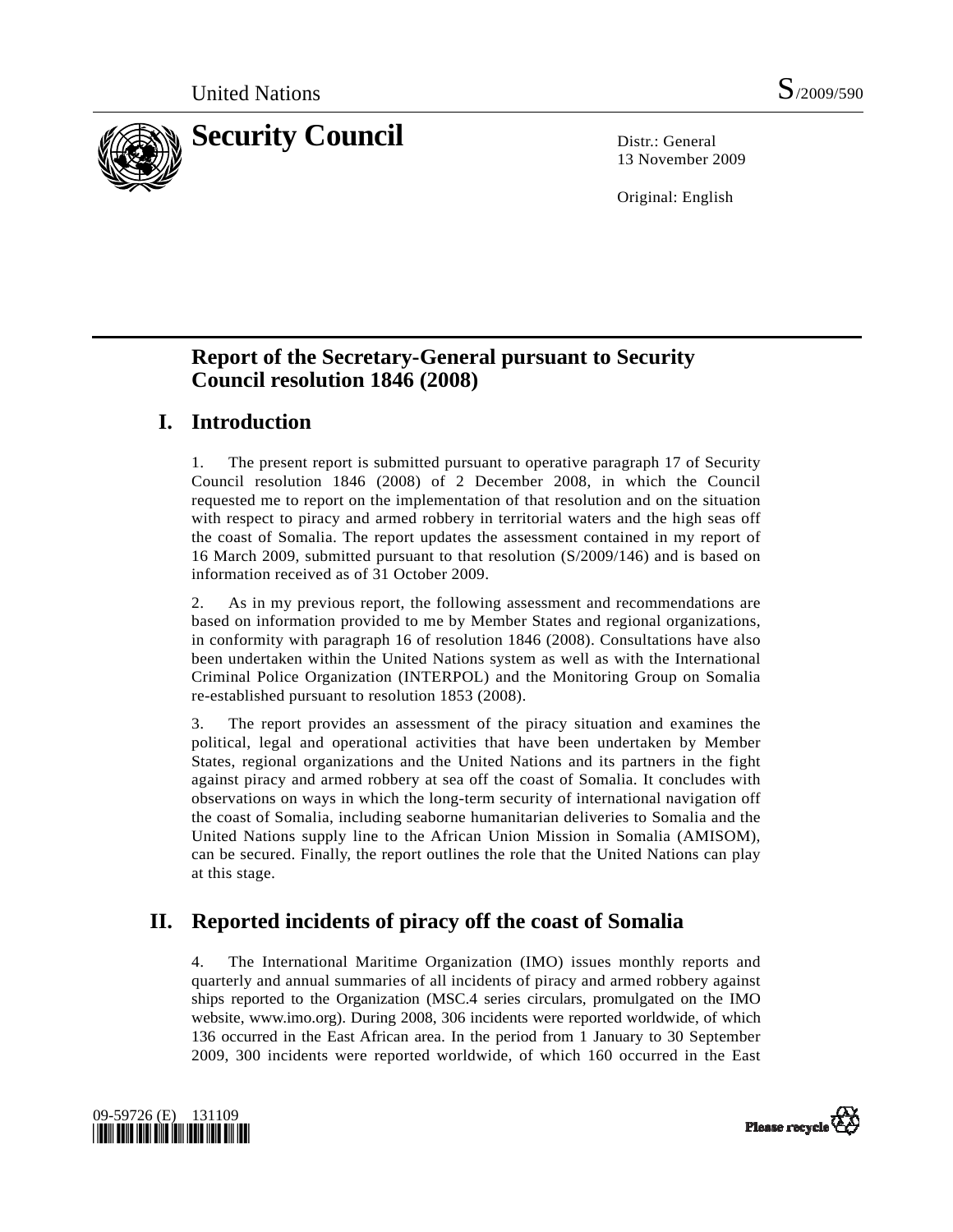African area. In the waters off the coast of Somalia, 34 ships were hijacked and in excess of 450 seafarers were taken hostage during the same period.

5. Two successful hijacking attempts were carried out between July and September 2009. The number of alleged attempts and attacks brought to the attention of IMO dropped from 95 in the second quarter of 2009 to 26 in the third quarter, owing largely to seasonal weather conditions. Since then there has been resurgence in the number of attacks, in particular in the western Indian Ocean. As of 27 October 2009, eight ships and 178 seafarers were being held hostage.

6. No significant observable change occurred during the reporting period in the modus operandi of pirate attacks, except that the locus of such activities shifted from the Gulf of Aden to the western Indian Ocean and, more recently, closer to Seychelles, largely as a result of successful naval action. There is also some information to suggest that smaller ships, such as fishing vessels and pleasure craft, are increasingly being targeted, but as yet there is insufficient data for a detailed analysis.

## **III. International cooperation to address piracy off the coast of Somalia**

7. During the reporting period, the efforts of the international community to provide coherence to, and support for, international and regional initiatives to combat piracy intensified.

8. The Contact Group on Piracy Off the Coast of Somalia was established as an international cooperation mechanism to act as a common point of contact between and among States and regional and international organizations on all aspects of combating piracy, in line with paragraph 4 of resolution 1851 (2008). Since its inaugural meeting on 14 January 2009, the Contact Group has convened a further three plenary meetings, on 17 March, 29 May and 10 September 2009. Forty-five Member States and seven international and regional organizations participated in its most recent meeting. The Contact Group is supported by four working groups, which address specific thematic priorities.

9. As detailed in my previous report (S/2009/146), Working Group 1, which is chaired by the United Kingdom of Great Britain and Northern Ireland, was established to examine activities related to military and operational coordination and information-sharing and the establishment of the regional coordination centre. In the past 10 months, that role has developed significantly, and the Working Group is focusing primarily on the operational coordination of military naval activities in the region and regional capacity development. During the reporting period, the United Kingdom, as Chair of Working Group 1, led two assessment missions to the region to ascertain the potential for support to countries in the region and to Somalia.

10. Working Group 2, on legal issues, which is chaired by Denmark and has met three times since its establishment in January 2009, has undertaken the task of providing specific guidance to members of the Contact Group on legal issues related to the fight against piracy, including to ensure the prosecution of suspected pirates. To this end, the Working Group has begun to develop a set of practical tools with the aim of providing support to States and organizations participating in that effort, and it also serves as an important forum for the sharing of information and best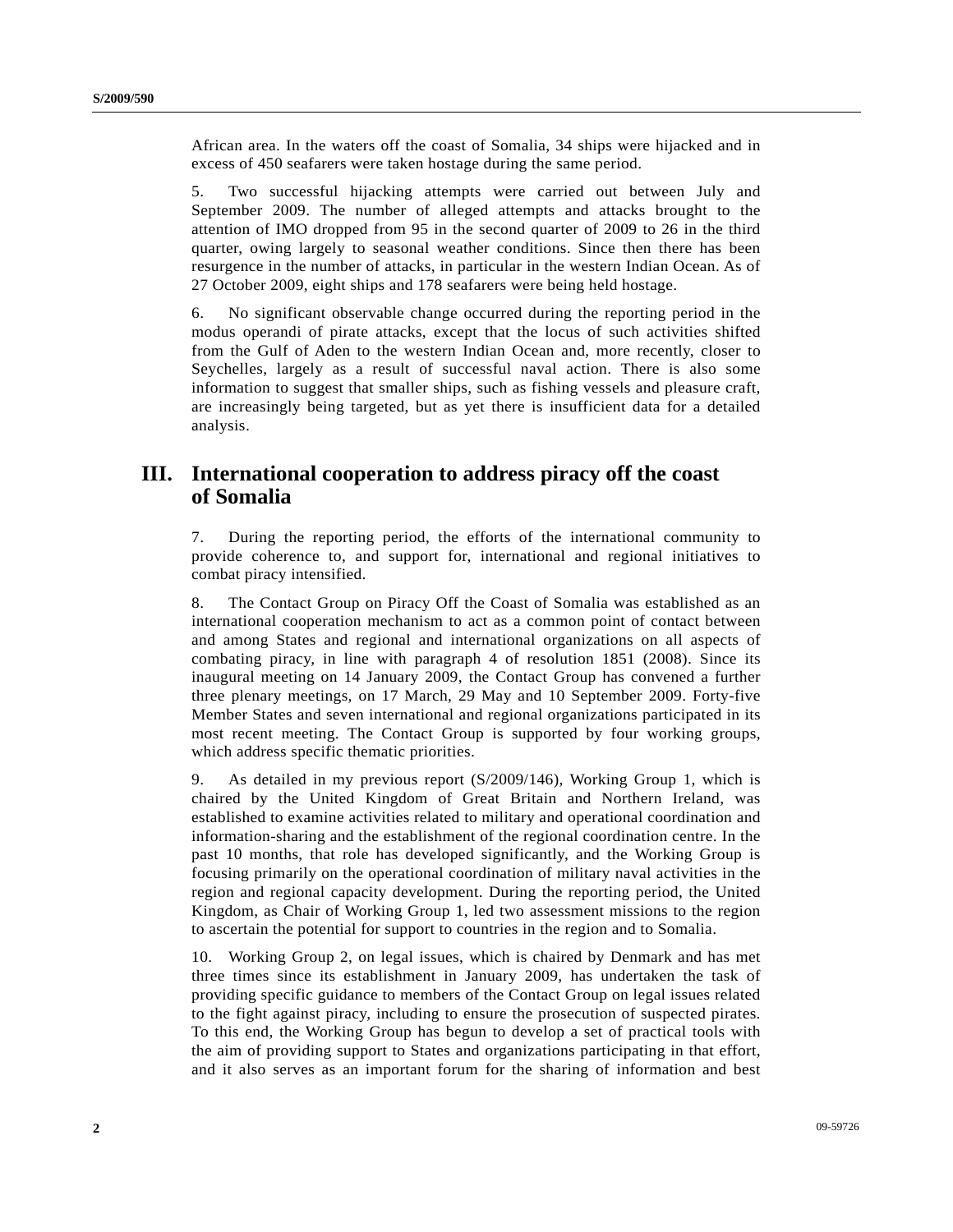practices. Working Group 2 was also responsible for the planning and preparation of the trust fund modality to support initiatives of the Contact Group.

11. Working Group 3, on the strengthening of shipping self-awareness and other capabilities, which is chaired by the United States of America, reported to the Contact Group at its 10 September meeting that in August 2009, 12 industry organizations, representing the vast majority of shipowners and operators of the seafarers working on ships transiting the region, had updated the document entitled "Best management practices to deter piracy in the Gulf of Aden and off the coast of Somalia". In September 2009, IMO circulated the document to all Member States and the shipping industry (MSC.1/Circ.1335), urging Governments and the industry to follow the new practices. The Contact Group also commended the related partnership between Egypt and the European Union Naval Force for training and the sharing of information with vessels transiting the Suez Canal.

12. At its third meeting, on 29 May 2009, the Contact Group endorsed the communication and media strategy proposed by Egypt, as Chair of Working Group 4 (diplomatic and public information efforts), the aim of which is to coordinate communications activity addressing piracy off the coast of Somalia and inform the wider international community of all Contact Group policies, recommendations and activities. The strategy identifies the key messages that should be delivered to various target audiences, including Somalis in and outside Somalia, neighbouring States and the international community, as well as the shipping industry. The Working Group welcomed the report submitted by the United Nations Political Office for Somalia (UNPOS) on implementing the media and advocacy strategy in affected areas of Somalia.

13. At its meeting on 10 September, the Contact Group approved the terms of reference of an international trust fund which is designed to help defray the expenses associated with the prosecution of suspected pirates as well as other activities related to implementing Contact Group objectives regarding combating piracy in all its aspects.

14. I would like to stress that the United Nations Secretariat and IMO have assisted the Contact Group since its inception, both as contributing members and in the provision of substantive support. The United Nations Office on Drugs and Crime acts as secretariat to Working Group 2 and has provided support in various ways to further its work. In particular, the Office has prepared an analysis of the legal and practical challenges to prosecuting suspected pirates and is gathering information on relevant national legal systems, including those of coastal States. The Office of Legal Affairs has also actively supported States in Working Group 2 by providing papers and statements, in particular on the international legal regime applicable to piracy, international tribunals and the applicability of international human rights obligations to the detention of suspected pirates at sea and their transfer to regional States. IMO typically hosts the meetings of Working Groups 1 and 3.

15. Member States continued during the reporting period to hold separate international meetings on piracy, further demonstrating the strong political resolve to deal with the problem. The Seoul High-level Meeting on Piracy Off the Coast of Somalia was held on 9 and 10 June 2009, hosted by the Government of the Republic of Korea, with a contribution by the Government of Japan and in cooperation with IMO. The purpose of the meeting, which was attended by delegations from Member States and representatives of intergovernmental and non-governmental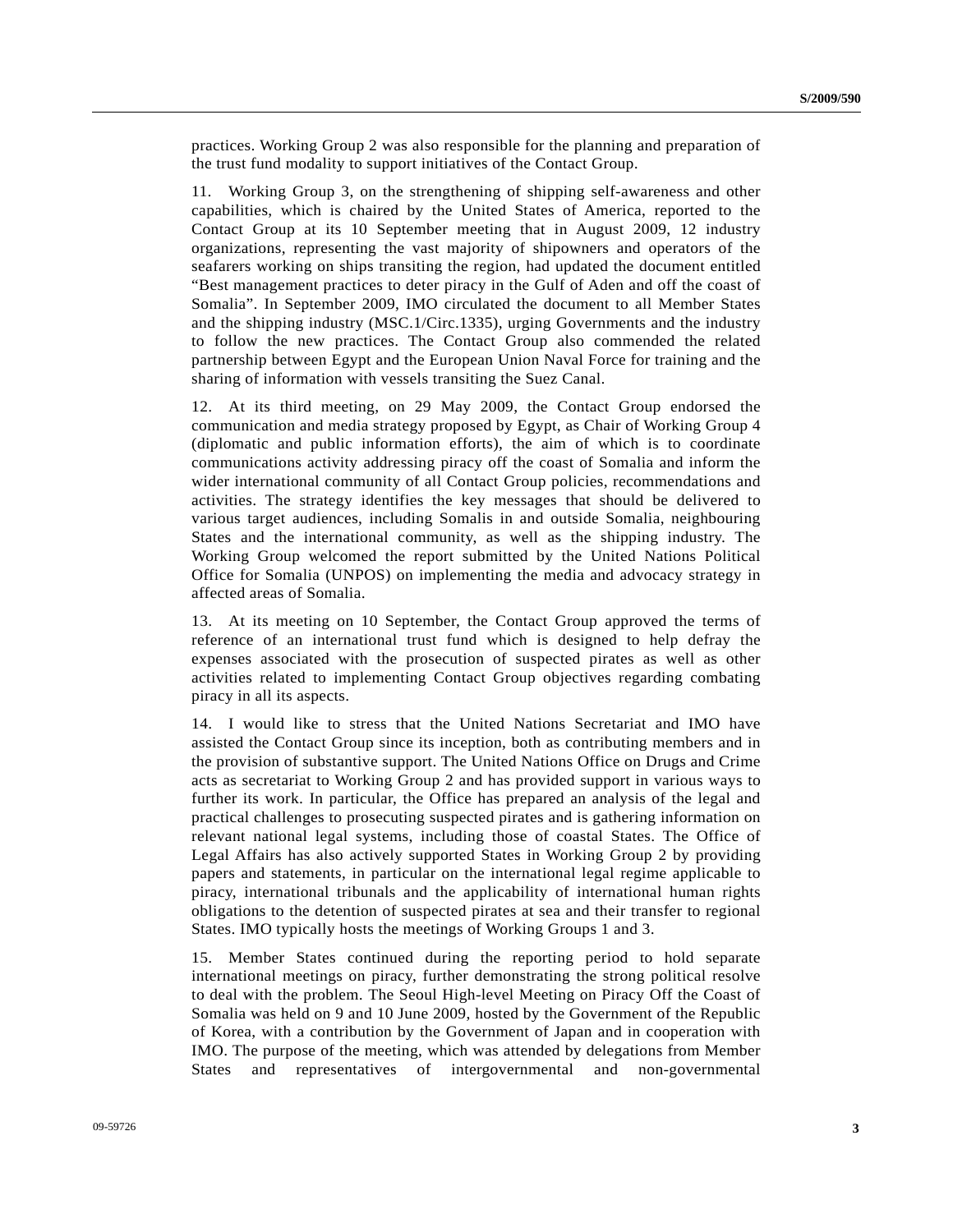organizations, was to support mechanisms and programmes for cooperation to prevent and suppress piracy and armed robbery at sea off the coast of Somalia and to enhance the safety of navigation, environmental protection and maritime security in the Gulf of Aden and the western Indian Ocean.

16. In my previous report, I noted that the Djibouti Code of Conduct concerning the Repression of Piracy and Armed Robbery against Ships in the Western Indian Ocean and the Gulf of Aden had entered into force on 29 January 2009 with the signatures of nine regional States. Egypt signed the Code of Conduct on 1 October 2009, and a further three signatures are expected before the end of 2009. The Code of Conduct is open for signature by the 21 Member States in the region.

## **IV. Notifications to the Transitional Federal Government of Somalia**

17. As at 31 October 2009, the Secretariat had received confirmation from the Permanent Mission of Somalia to the United Nations that the following Member States and regional organizations have transmitted advance notifications of their cooperation with the Transitional Federal Government in the fight against piracy and armed robbery at sea off the coast of Somalia: Canada, India, China, Turkey, the Russian Federation, the United States of America, Denmark, France, the Netherlands, Spain, the United Kingdom of Great Britain and Northern Ireland, Australia, the Islamic Republic of Iran, the Republic of Korea, the European Union and the North Atlantic Treaty Organization (NATO).

## **V. Naval activities off the coast of Somalia**

18. The combined efforts of the international naval forces operating off the coast of Somalia have significantly increased in the past 11 months. This has considerably reduced successful incidents of piracy and armed robbery at sea in the region. Although the various forces are operating under different mandates, some regional and some national, all have a similar objective: to deter and prevent piracy and armed robbery at sea off the coast of Somalia; to ensure the safe delivery of humanitarian assistance to the region; and to facilitate safe navigation for all merchant shipping. They do so within the appropriate legal frameworks, including the United Nations Convention on the Law of the Sea and Security Council resolutions 1814 (2008), 1816 (2008), 1838 (2008), 1846 (2008) and 1851 (2008).

19. In accordance with paragraphs 6, 7 and 9 of resolution 1846 (2008), during the reporting period, three multinational maritime coalitions have been contributing to the fight against piracy off the coast of Somalia since the adoption of the resolution: (a) European Union Naval Force Operation Atalanta; (b) NATO, using standing maritime forces; and (c) the United States-led Combined Maritime Forces, first using the already-established Combined Task Force (CTF-150) and then establishing CTF-151 in January 2009 to specifically address piracy in the region. In addition, several Member States have acted independently, some coordinating their operations with the multinational coalitions.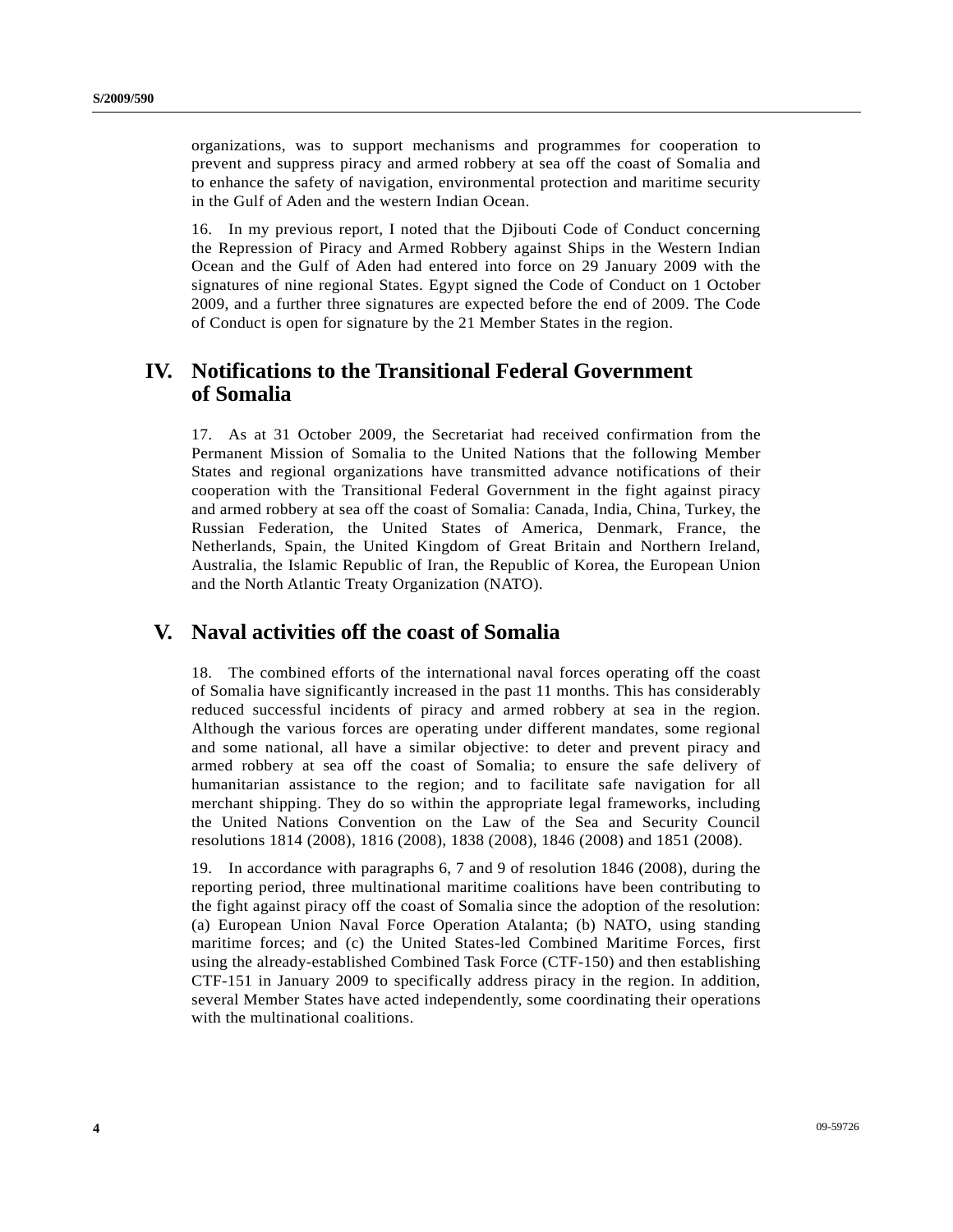### **A. Multinational maritime coalitions**

#### **Operation Atalanta**

20. Since the issuance of my previous report, European Union Naval Force Operation Atalanta has continued to play a key role as part of the European Union contribution to the deterrence, prevention and repression of piracy and armed robbery at sea off the coast of Somalia within the framework of the European Security and Defence Policy. Operation Atalanta operates in a zone comprising the south of the Red Sea, the Gulf of Aden and part of the Indian Ocean, including Seychelles and, more recently, areas remote from the East African coastline. On 15 June, the European Union General Affairs External Relations Council extended the operation's mandate for an additional 12 months to December 2010. The European Union will formally renew the mandate of Operation Atalanta in November 2009, on the understanding that the authorization contained in Security Council resolution 1851 (2008) will be extended.

21. During the reporting period, Operation Atalanta continually demonstrated its ability to act effectively against piracy, providing 47 escort missions and allowing for the safe arrival of all World Food Programme (WFP) and United Nations-related shipments. To date, the operation has ensured the delivery of approximately 279,000 tons of humanitarian assistance. Since it commenced operational activities, Operation Atalanta has successfully disrupted more than 15 attacks. States Members of the European Union and contributing non-European Union States have deployed naval assets comprising more than 20 vessels and aircraft and 1,800 personnel as part of the operation or to supplement the team at the European Union operational headquarters. To date, as many as 12 European Union ships and a number of maritime patrol aircraft, contributed by various European Union member States, have been operating at any one time.

#### **North Atlantic Treaty Organization**

22. As noted in my previous report, NATO was one of the first international organizations to respond to the piracy challenges off the coast of Somalia by agreeing, in October 2008, to escort WFP vessels using its Standing Maritime Group 2. During the reporting period, NATO continued to be actively engaged in the long-term efforts to combat piracy in the region by deploying Operation Ocean Shield, which replaced Operation Allied Protector in August 2009. The operation continues to comprise five NATO vessels from Standing Maritime Group 2, which patrol the waters off the Horn of Africa and along the internationally recommended transit corridor in concert with the Operation Atalanta and the Combined Maritime Forces.

23. During the reporting period, NATO escorted over 50 merchant vessels, including several contracted by WFP to deliver humanitarian assistance to the region, under the coordination of Operation Atalanta. Those NATO forces were also involved in some 46 incidents whereby NATO units boarded suspicious small craft, provided humanitarian assistance to beleaguered merchant vessels and responded to emergency calls, including from vessels under pirate attack.

#### **Combined Maritime Forces**

24. The Combined Maritime Forces are a United States-led international naval coalition whose mission is to conduct both integrated and coordinated operations in the Gulf of Aden, the Gulf of Oman, the Arabian Sea, the Arabian Gulf, the Red Sea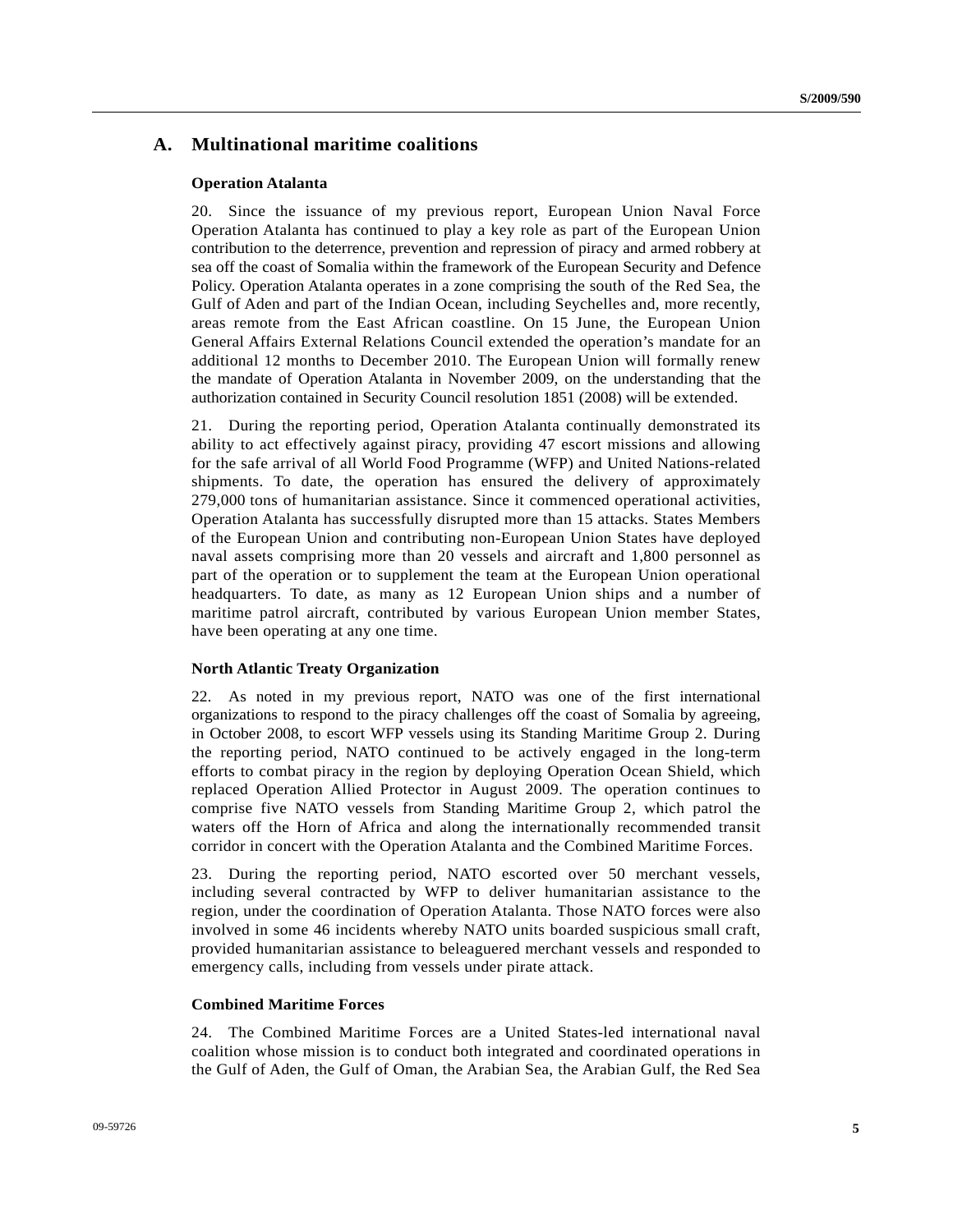and parts of the Indian Ocean, covering over 2.5 million square miles of international waters. The forces comprise three principal combined task forces: CTF-150, CTF-151 and CTF-152. Of those, CTF-150 and CTF-151 have specifically undertaken efforts to combat piracy off the coast of Somalia. Over the reporting period, the Combined Maritime Forces continued to ensure tactical "deconfliction" between all ships and Member States operating in the Gulf of Aden, including a good level of shared awareness and optimal allocation of assets.

25. As indicated in my previous report, CTF-150, which was the first multinational naval force to contribute to the fight against piracy off the coast of Somalia, operated until 11 January 2009. On 22 January, the counter-piracy role was assumed by CTF-151. Depending on operational requirements, CTF-150 and CTF-151 have both typically had assigned to them between five and eight ships and aircraft from various naval forces and personnel from several nations. Several Member States have contributed to the Combined Maritime Forces in the fight against piracy, including Australia, France, Germany, Italy, Pakistan, Canada, Denmark, the Republic of Korea, Singapore, Turkey, the United States and the United Kingdom.

26. Combined Maritime Force operations have successfully deterred several pirate attacks, responded to emergency calls from vessels in distress and seized large quantities of contraband, including weapons, drugs and paraphernalia.

#### **Additional efforts by Member States**

27. Several Member States have independently contributed to the international counter-piracy efforts off the coast of Somalia. Japan, China, the Russian Federation, India, Malaysia, the Republic of Korea, Saudi Arabia, the Islamic Republic of Iran and Yemen have all deployed naval ships and/or aircraft to fight piracy in the region. Those fleets, in varying degrees of coordination with the coalition forces, have escorted hundreds of merchant ships from their own country and those of other Member States, provided close protection for designated merchant vessels, including for vessels released by pirates, conducted rescue operations for vessels in distress and confiscated large quantities of weapons and other contraband.

#### **Coordination of military and civil-military initiatives**

28. In my previous report, I noted that the European Union Naval Force was in the process of putting in place various mechanisms that would facilitate the coordination of the naval protection provided by the three multinational maritime coalitions and independent navies of several Member States, as well commercial maritime traffic off the coast of Somalia. I welcome the close cooperation and coordination between the various naval forces and the merchant ships transiting the area.

29. The primary mechanism that successfully brings together the naval forces to achieve a common aim is the Shared Awareness and Deconfliction (SHADE) group led by the Combined Maritime Forces and European Union Naval Force. SHADE is a voluntary international military group established in December 2008 as a means of sharing best practices, conducting informal discussions and "deconflicting" the activities of those nations and organizations involved in military counter-piracy operations in the region. Initially, SHADE participation involved only the Combined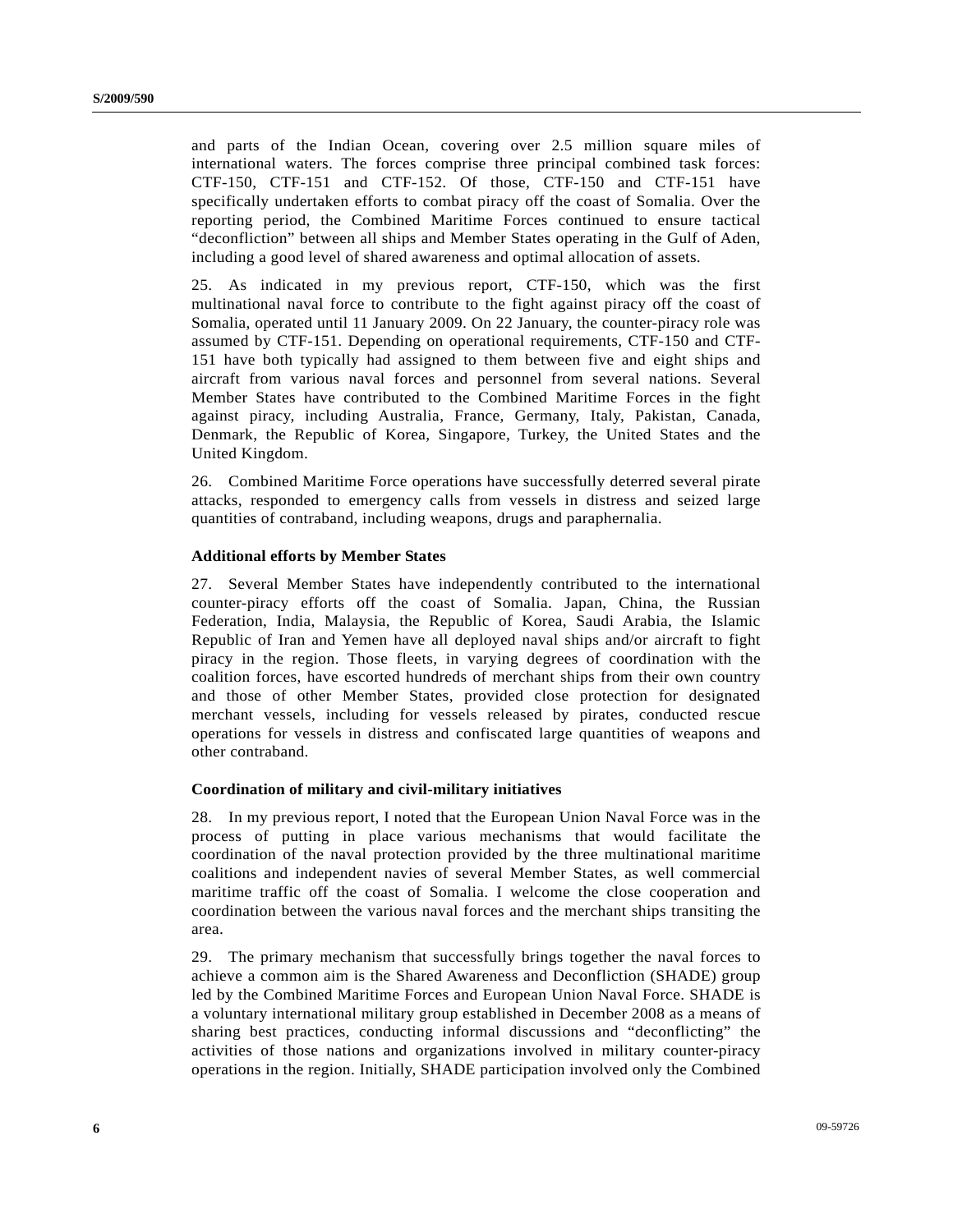Maritime Forces (based in Bahrain), the European Union Naval Force and NATO. However, over the reporting period it rapidly expanded to include many regional nations and navies operating under independent mandates, such as those of China, India, Japan and the Russian Federation. SHADE meets on a monthly basis at the expert level in Bahrain, at the most recent meeting, 26 nations were represented, together with three coalitions and representatives from industry.

30. The achievements of SHADE over the past 11 months include the emergence of coordinated and focused military naval operations off the coast of Somalia; command opportunities and assets being shared across SHADE participants, such as Singaporean and Turkish commanders operating from United States warships; the establishment of an internationally recommended transit corridor in the Gulf of Aden, which was endorsed by IMO in July 2009; the development of an internationally recommended transit corridor coordination guide; and significantly improved coordination with industry.

31. The Operation Atalanta Maritime Security Centre — Horn of Africa (MSC-HOA) is a civil-military coordination centre with the task of safeguarding merchant shipping operating in the region by preventing and deterring acts of piracy in the Gulf of Aden, off the Horn of Africa and in the Somali Basin. The Centre's innovative and powerful-Internet portal enables the European Union Naval Force to liaise and communicate with the international merchant community, allowing vessels to register their movements and receive advice on best practices and updates on piracy activity in the region. Mercury, an innovative military communications system developed during the reporting period, allows the military naval forces in the region, including all SHADE participants, to communicate in real time.

32. Other cooperative frameworks and arrangements include the United Kingdom Maritime Trade Organization office in Dubai, which acts as a point of contact for merchant vessels and liaison with military forces in the region. The Dubai office also administers the voluntary reporting scheme, under which merchant vessels are encouraged to send regular reports while transiting the region bound by the Suez, 78° E and 10° S. Information gathered by the Dubai office is passed to the Combined Maritime Forces and European Union headquarters, enabling emerging and relevant information affecting commercial traffic to be passed directly to ships, improving responsiveness incidents and saving time.

33. Another example is the Maritime Liaison Office, which facilitates the exchange of information between the Combined Maritime Forces and the commercial maritime community in the Middle East. Its support to the commercial maritime community currently spans 27 nations, including 7 in the Horn of Africa. To help combat piracy, the Maritime Liaison Office serves as a secondary emergency point of contact (after the United Kingdom Maritime Trade Organization) for mariners in distress and also disseminates transit guidance to the maritime industry.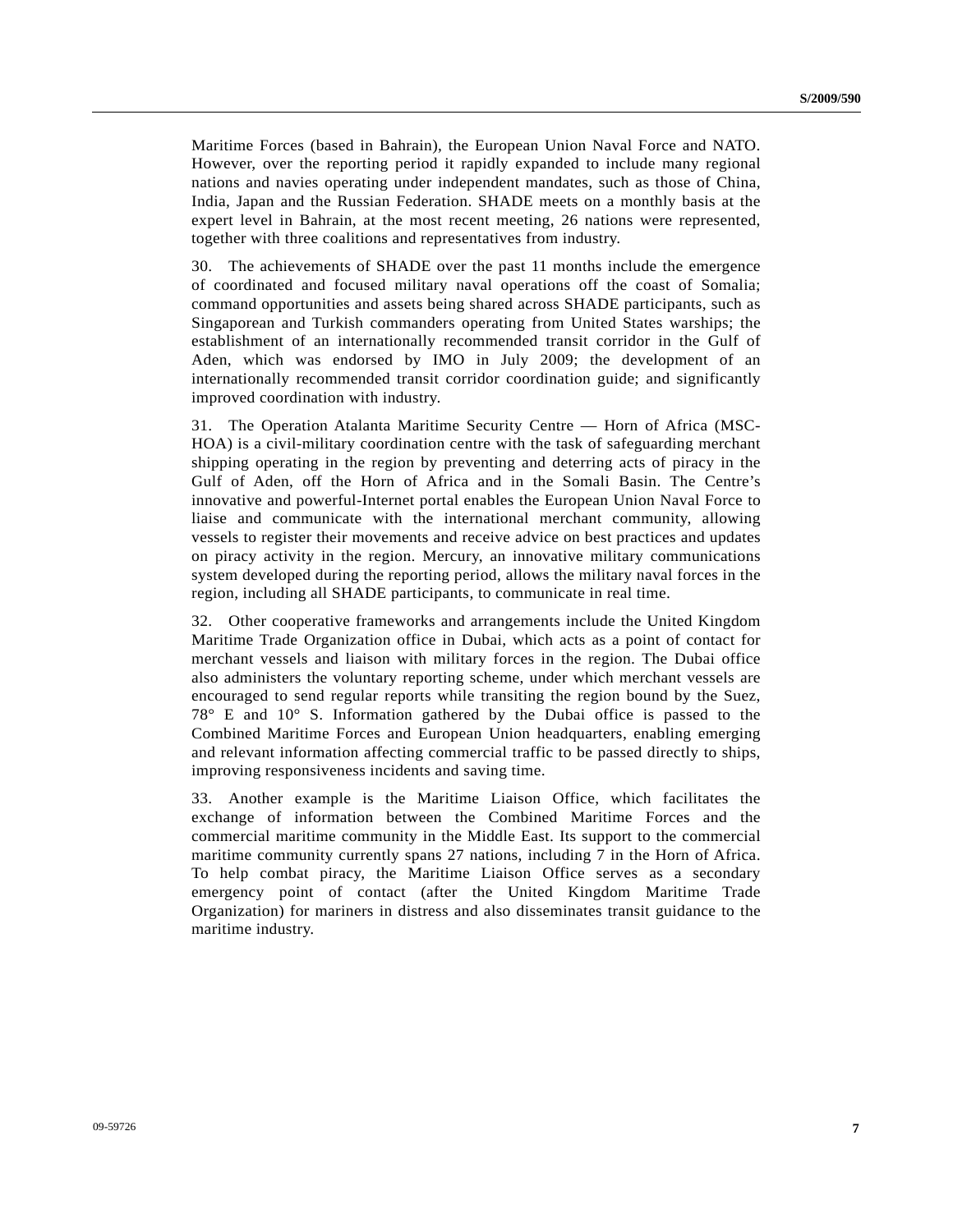# **VI. Further efforts to safeguard international navigation**

## **A. Shipping industry**

34. On 29 May 2009, the Bahamas, Liberia, the Marshall Islands and Panama became the first signatories to the New York Declaration — a sign of commitment by Member States to the promulgation of internationally recognized best management practices for the protection of ships against piracy. As at the date of the present report, the Declaration had five additional signatories: Cyprus, Japan, Singapore, the United Kingdom and the United States of America. Those signatories now account for more than 50 per cent of the world's shipping by gross tonnage.

35. As part of the efforts of the international community to protect merchant shipping and in addition to the promulgation and dissemination of internationally recognized best management practices for self-protection, the Marshall Islands has established a system of immediate communication with MSC-HOA for ships under attack. However, while the use of the best management practices has proved successful, some Member States have called for a single point of entry for all calls from vessels in distress.

36. The improved self-protection of ships is the result of a number of initiatives, including the efforts made by IMO since 2005 to outline number of specific actions to be taken by Governments (IMO Assembly resolutions A.979(24) and A.1002(25)), and its revision of the recommendations given to Governments (MSC.1/Circ.1333) as well as the guidance to shipowners and ship operators, shipmasters and crews (MSC.1/Circ.1334), updating the global counter-piracy guidance issued and revised, on a number of occasions in response to emerging practices, by IMO since the 1990s. In addition, it has recommended the use of the internationally recommended transit corridor and promulgated for use by Governments and the industry the contact details of security forces operating ships in the area (MSC.1/Circ.1302 and Safety of Navigation Circular SN.1/Circ.281) and the industry-developed best management practices (MSC.1/Circ.1332 and MSC.1/Circ.1335). IMO is also reviewing the Code of Practice for the Investigation of the Crimes of Piracy and Armed Robbery against Ships, which was adopted in November 2001. All of those IMO instruments help to raise the level of situational awareness among seafarers, the shipping industry and Member States.

## **B. Civil-military cooperation**

37. Another key element of the strategy to protect global maritime trade transiting the waters off the coast of Somalia is enhanced civil-military cooperation. The internationally recommended transit corridor is now the primary method for merchant vessels transiting the Gulf of Aden and is supported by naval forces involved in counter-piracy activities in the region, including Operation Atalanta, the Coalition Maritime Forces, NATO, China, Japan, the Republic of Korea and some regional countries. This system enables commercial shipping registering in advance using MSC-HOA to transit "high risk" seas at appropriate times protected by naval assets patrolling the relevant area. By grouping merchant shipping by speed, with staggered starting points, the mechanism allows for close monitoring and quicker response by the nearest naval asset in case of emergency. In comparison with convoys and escorts, group transit has proved to be a very effective use of limited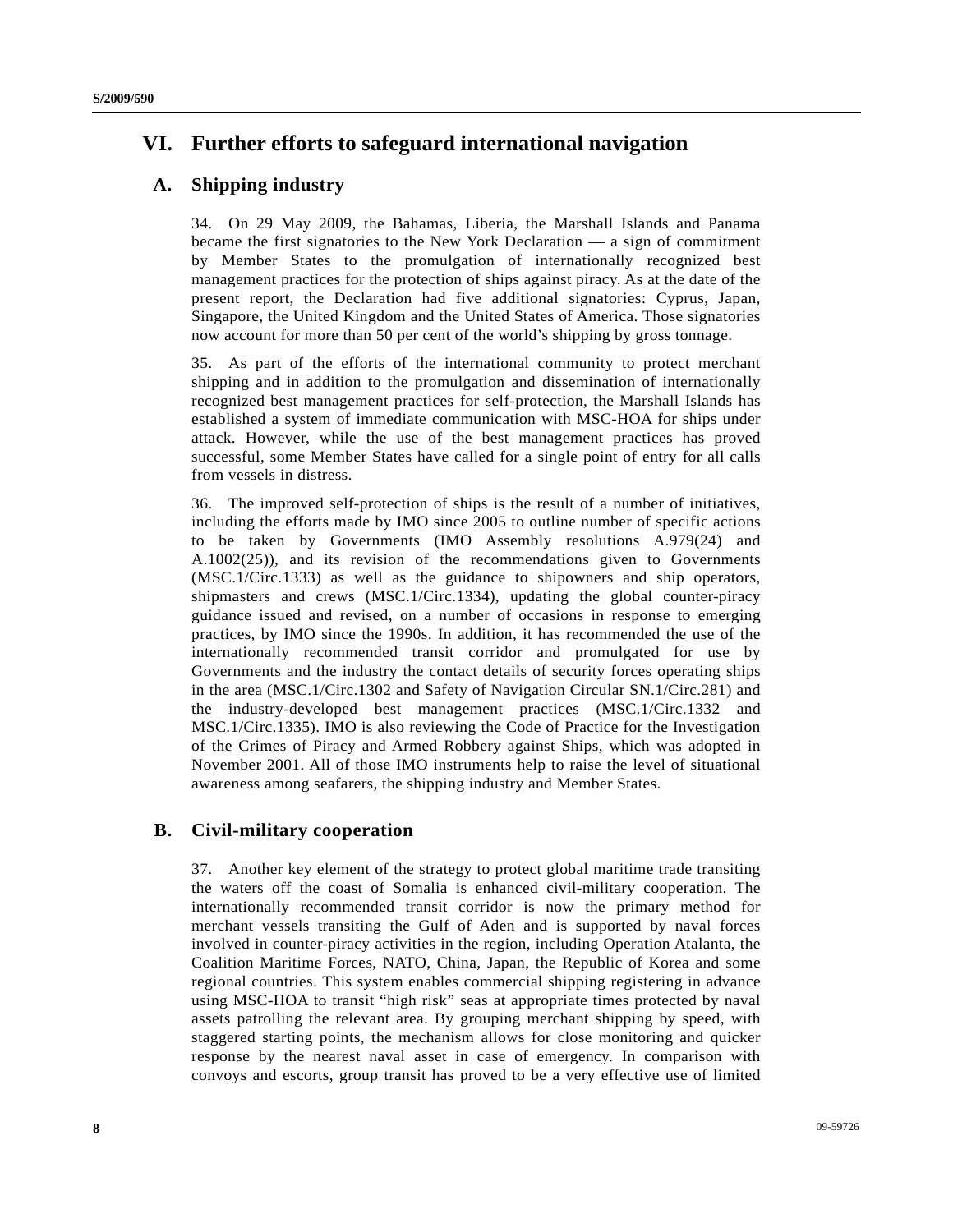military assets to protect the maximum number of vessels. I welcome the close cooperation and coordination between the various naval forces and the merchant ships transiting the area.

## **VII. Strengthening regional maritime, legal and law enforcement capacity**

### **A. Implementation of the Djibouti Code of Conduct**

38. The Djibouti Code of Conduct, which was adopted at a meeting convened by IMO in January 2009, is a central instrument in the development of regional capacity to combat piracy. IMO is assisting in the implementation of the Code in cooperation with the United Nations Office on Drugs and Crime, INTERPOL, the Information Sharing Centre of the Regional Cooperation Agreement on Combating Piracy and Armed Robbery against Ships in Asia, a number of its member States and a number of navies. Its main objective is cooperation to the fullest possible extent, and in a manner consistent with international law, in the repression of piracy and armed robbery against ships, with a view to sharing and reporting relevant information through a system of national focal points and piracy information exchange centres in Kenya, the United Republic of Tanzania and Yemen; interdicting ships suspected of engaging in acts of piracy or armed robbery against ships; ensuring that persons committing or attempting to commit acts of piracy or armed robbery against ships are apprehended and prosecuted; and facilitating the proper care, treatment, and repatriation of persons subject to acts of piracy or armed robbery against ships, in particular those who have been subjected to violence.

39. The Djibouti Code of Conduct also addresses shared operations — both between signatory States and with navies from outside the region — such as nominating law enforcement or other authorized officials to embark on the patrol ships or aircraft of another signatory. Furthermore, each signatory undertakes to review its national legislation with a view to ensuring that there are national laws in place to criminalize acts of piracy and armed robbery against ships, and that they are also adequate guidelines for the exercise of jurisdiction, the conduct of investigations and prosecutions of alleged offenders.

40. In order to assist States in better implementing the provisions of the Djibouti Code of Conduct with respect to situational awareness, IMO will continue to work with international organizations and IMO member States in the implementation of technical cooperation projects. Thus, focal points from each State signatory to the Djibouti Code of Conduct are undertaking a range of training activities, including a regional workshop in Seychelles in October, conducted by IMO, in conjunction with the United Nations Office on Drugs and Crime, INTERPOL and the Information Sharing Centre, as well as participating in capacity-building workshops organized by the Centre in Singapore and the Philippines in November 2009.

41. IMO activities to implement the Djibouti Code of Conduct, currently funded through the IMO technical cooperation programme, will be funded through the Djibouti Code trust fund, a multi-donor fund established following significant donations from Japan. The trust fund is being administered by IMO and is independent from, but complementary to, the international trust fund supporting initiatives of the Contact Group on Piracy Off the Coast of Somalia.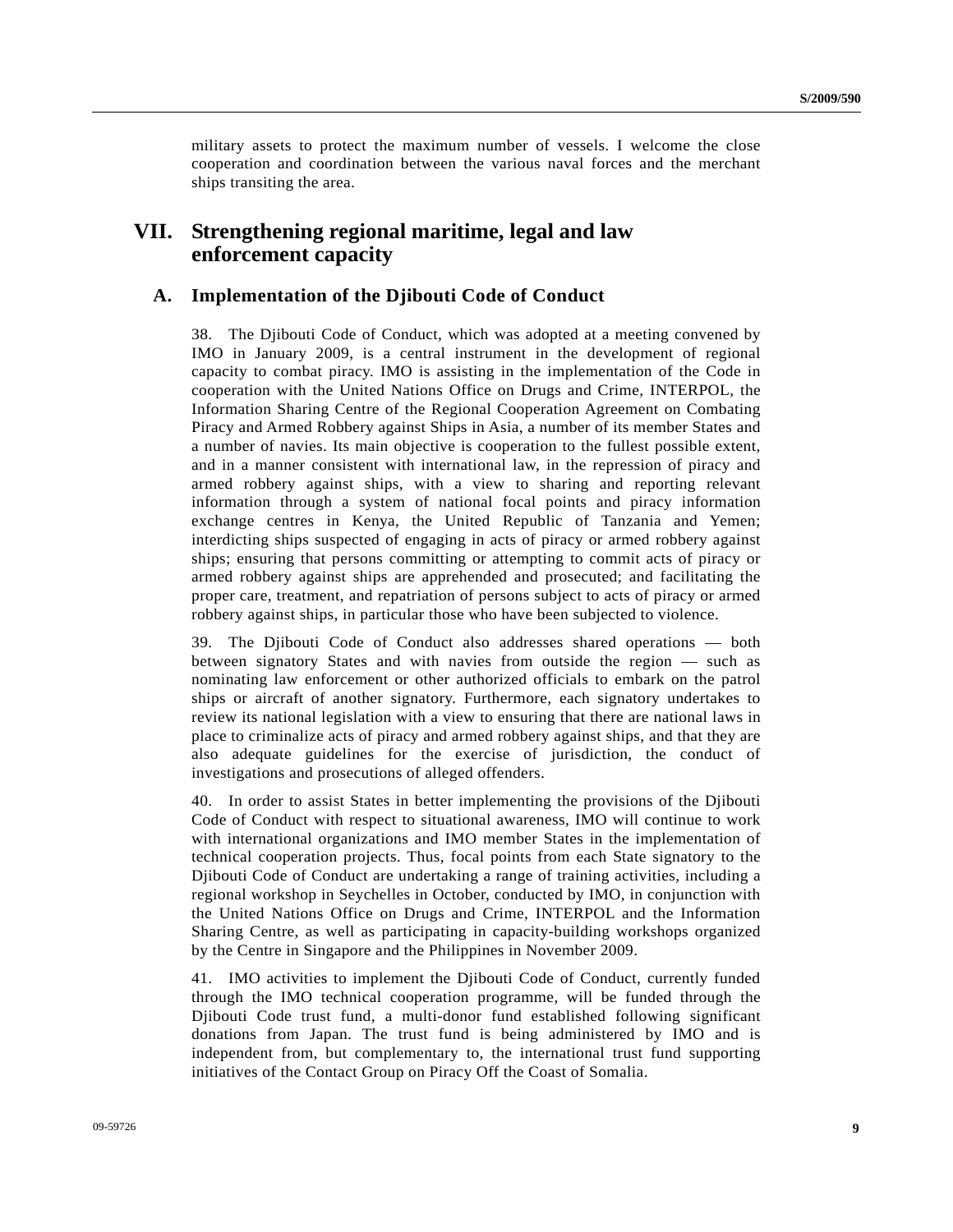42. The IMO secretariat has recently undertaken a review of national legislation from contracting Governments based on a request included in Circular letter No. 2933 of 23 December 2008. The secretariats of IMO and United Nations Office on Drugs and Crime have drawn a number of preliminary conclusions which indicate a lack of appropriate implementation reflecting the universal character of the jurisdiction of the United Nations Convention on the Law of the Sea related to piracy. Significant improvements in terms of arrests and prosecution for piracy may be achieved when law enforcement personnel engaged in the suppression of piracy and armed robbery have sound legal protection when carrying out their duties. In this regard, IMO experts work in close cooperation with their counterparts from the United Nations Office on Drugs and Crime. The Office of Legal Affairs and IMO will be working closely with the United Nations Office on Drugs and Crime to complete the legislative review and to consider how best to assist States in taking appropriate steps under their national law to facilitate the apprehension and prosecution of those who are alleged to have committed acts of piracy.

43. The Division for Ocean Affairs and the Law of the Sea of the Office of Legal Affairs, as the secretariat of the United Nations Convention on the Law of the Sea, has a mandate to assist States and international organizations in the uniform and consistent application of the provisions of the Convention, including those relating to the repression of piracy. In this regard, the Division provides information and advice to States and international organizations, on request, regarding the international legal framework, as contained in the Convention, for the repression of acts of piracy. It also provides information to the General Assembly on recent developments relating to piracy and armed robbery against ships in the annual report of the Secretary-General on oceans and the law of the sea.

44. IMO has competence to assist national authorities in enacting international maritime conventions under its purview, and the United Nations Office on Drugs and Crime has competence to assist national authorities with the development of criminal law expertise and the implementation of international crime conventions and standards and norms. The Office has been working to enhance the capacity of regional States to ensure fair trials within the framework of the rule of law.

45. It is critical to assist States in prosecuting suspected pirates in order to deter further acts and fight against impunity for those crimes. The United Nations is helping regional States to address weaknesses in their piracy legislation and to strengthen their criminal procedures and capacities. The United Nations Office on Drugs and Crime, as mandated in resolution 1851 (2008) and pursuant to its mandates to assist Member States in their struggle against serious crime, is providing targeted support and capacity-building to regional countries, such as Kenya and Seychelles, which have entered into an agreement to undertake piracy prosecutions to ensure that the trials and detention are fair, humane and efficient and take place within a sound rule-of-law framework. The main elements of the programme include legislative review and assistance, support for the police, prosecution and judiciary, the provision of logistics and information technology, witness and trial support, prison repairs and refurbishment, training of prosecution, police, maritime authorities and prison management and officers and the development and sharing of regional expertise.

46. Currently, the core support provided by the United Nations Office on Drugs and Crime is focused largely on Kenya, where 100 piracy suspects are undergoing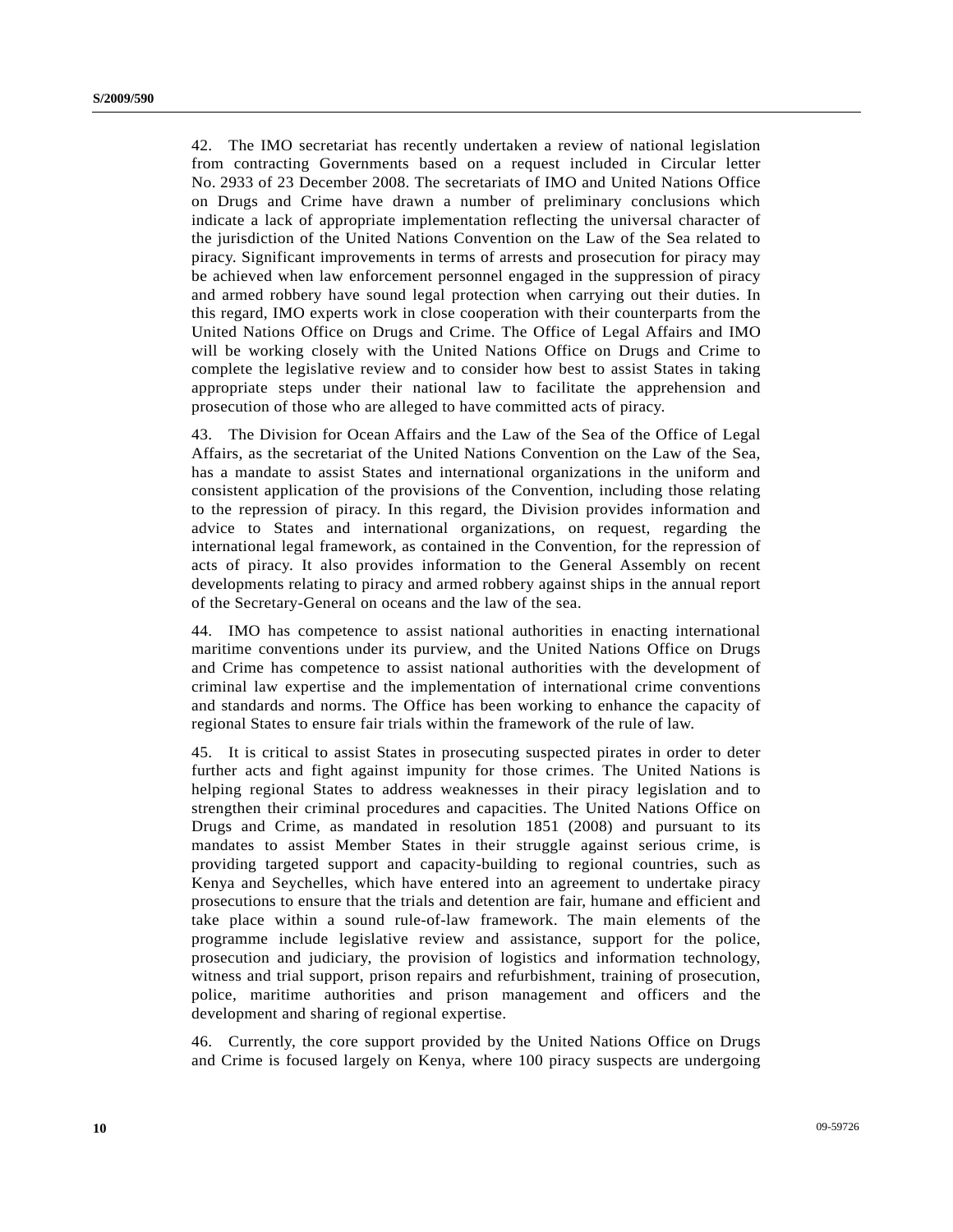trial and a further 10 convicted pirates are serving sentences. In the context of the joint European Commission/United Nations Office on Drugs and Crime programme, the Office has reviewed legislation in regional States and agreed on action plans to amend it, where necessary, to support piracy prosecutions; supported prosecutors through training and office improvements; developed court facilities (including the introduction of an entirely new courtroom for piracy and other large trials in Mombasa); delivered witnesses to trial; and substantially improved prison conditions and reduced overcrowding through a judicial review programme and improved police practices and evidence-handling. The Office also worked with the Kenyan authorities to prepare handover guidance on the transfer of suspected pirates to Kenya for prosecution, and this has been widely distributed to naval forces.

47. The United Nations Office on Drugs and Crime will extend those capacitybuilding measures to other countries in the region that are willing to undertake the prosecution of piracy suspects to reduce the burden presently placed on Kenya. The Office has already provided direct support for the first piracy prosecutions in Seychelles, and will implement a full programme of support for future piracy prosecutions. The Office is also currently working with a number of other regional countries that are considering undertaking piracy prosecutions.

### **B. International law enforcement efforts**

48. INTERPOL is supporting the needs of law enforcement in the region to fight piracy in three areas: increasing the exchange of intelligence: building regional police capacity; and cooperating with other international and regional organizations. The first priority has been to promote information-sharing between INTERPOL, national and regional police agencies, the United Nations, IMO, international and national naval forces and representatives of the shipping industry. All countries in the region are members of INTERPOL. Police entities can share sensitive information through the INTERPOL I-24/7 global secure communications network. Of particular interest is the fact that the legal framework for I-24/7 contains modalities that enable the sharing of information for law enforcement purposes with other entities operating in the anti-piracy field, such as naval vessels.

49. INTERPOL is working with national and regional police agencies (e.g. the Eastern Africa Police Chiefs Cooperation Organization), United Nations entities and the Contact Group to help identify and address the capacity needs of police in the region and to enhance cooperation. For instance, INTERPOL is holding regional workshops for investigators that also help create effective police networks.

50. The organization is working together with the co-drivers from the United States Department of State and the foreign and Commonwealth Office of the United Kingdom, and will host a conference relating to maritime piracy financial investigation in the near future. The objective is to provide a forum for financial investigation experts and policymakers to enhance cooperation, experience and information-sharing with a view to tackling maritime piracy problems by tracing the money trails.

51. INTERPOL has opened an office equipped with I-24/7 in the port of Mombasa, Kenya, as a satellite office of its national central bureau in Nairobi and trained the police personnel. With a view to promoting information-sharing and cooperation, the office is adjacent to the Kenyan police office in the port. With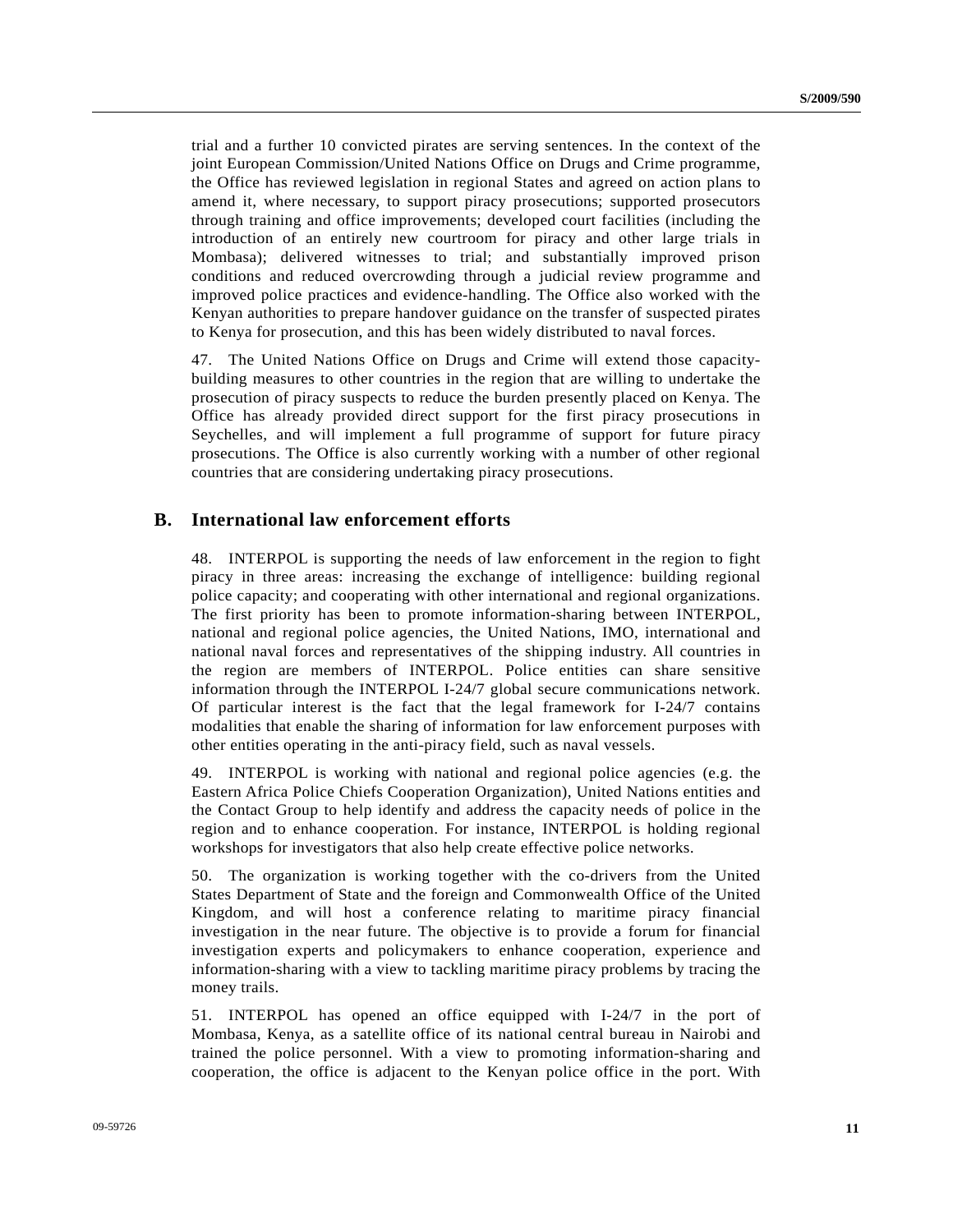regard to Somalia, INTERPOL is trying to revitalize the I-24/7 connection of the national central bureau in Mogadishu that was lost as a result of a lack of electrical power. INTERPOL is encouraging member countries to expand access to I-24/7 beyond their national central bureau to other relevant law enforcement entities, and will hold training sessions on I-24/7.

## **VIII. Addressing the root causes of piracy off the coast of Somalia**

### **A. Actions taken by Somalia to counter piracy**

52. The efforts made by the various Somali authorities, as signatories to the Djibouti Code of Conduct, to curb piracy and armed robbery at sea off the coast of Somalia have varied, owing to the differing available resources, legislative frameworks and levels of political stability and security existing in the country. Anti-piracy activities by the Transitional Federal Government continue to face numerous challenges, as highlighted by the Transitional Federal Government Police Commissioner during the 78th INTERPOL General Assembly meeting, held in Singapore, including a lack of capacity to thwart, curb or investigate piracy in areas under the control of the Transitional Federal Government. Despite the numerous challenges, the Transitional Federal Government is planning to reactivate the Somali coastguard as part of the Somali Police Force, and has trained 650 naval forces.

53. In October 2009, Transitional Federal Government law enforcement and security officials conducted, in partnership with international counterparts (the United States, the European Union and the United Nations) a comprehensive security sector assessment, including an assessment of the capacity of the Transitional Federal Government to patrol Somali coastal waters. The results of the assessment will be published in November 2009, allowing for the identification of needs and approaches for the Transitional Federal Government and its security sector, including its coastguard capacities. The design of the civilian police coastguard will be finalized in the short term and presented to donors for funding.

54. In addition to training and providing technical assistance to the Somali coastguard, the Transitional Federal Government has requested assistance for providing for viable livelihoods in the coastal communities concerned in terms of educational and training facilities and cold storage facilities for fish catches.

55. On 23 August 2009, representatives from the Transitional Federal Government and "Puntland" agreed to jointly cooperate on means of fighting piracy, establish a centre for the Somali marine forces, establish training facilities in "Puntland" for the Somali armed forces and provide necessary logistics and material support. On 9 September, representatives of the Transitional Federal Government and Djibouti agreed to accelerate the implementation and establishment of the planned Djibouti training and information centre for anti-piracy purposes and to train the Somali maritime security forces.

56. In "Puntland", the authorities have succeeded in launching limited relevant activities to thwart, curb or investigate piracy. A total of 110 people suspected of acts of piracy are reported to be held in Bossaso prison. An unknown number of them have been convicted of acts of piracy, and the other detainees are awaiting trial or are on remand. The completion of a new prison with a capacity for 600 inmates in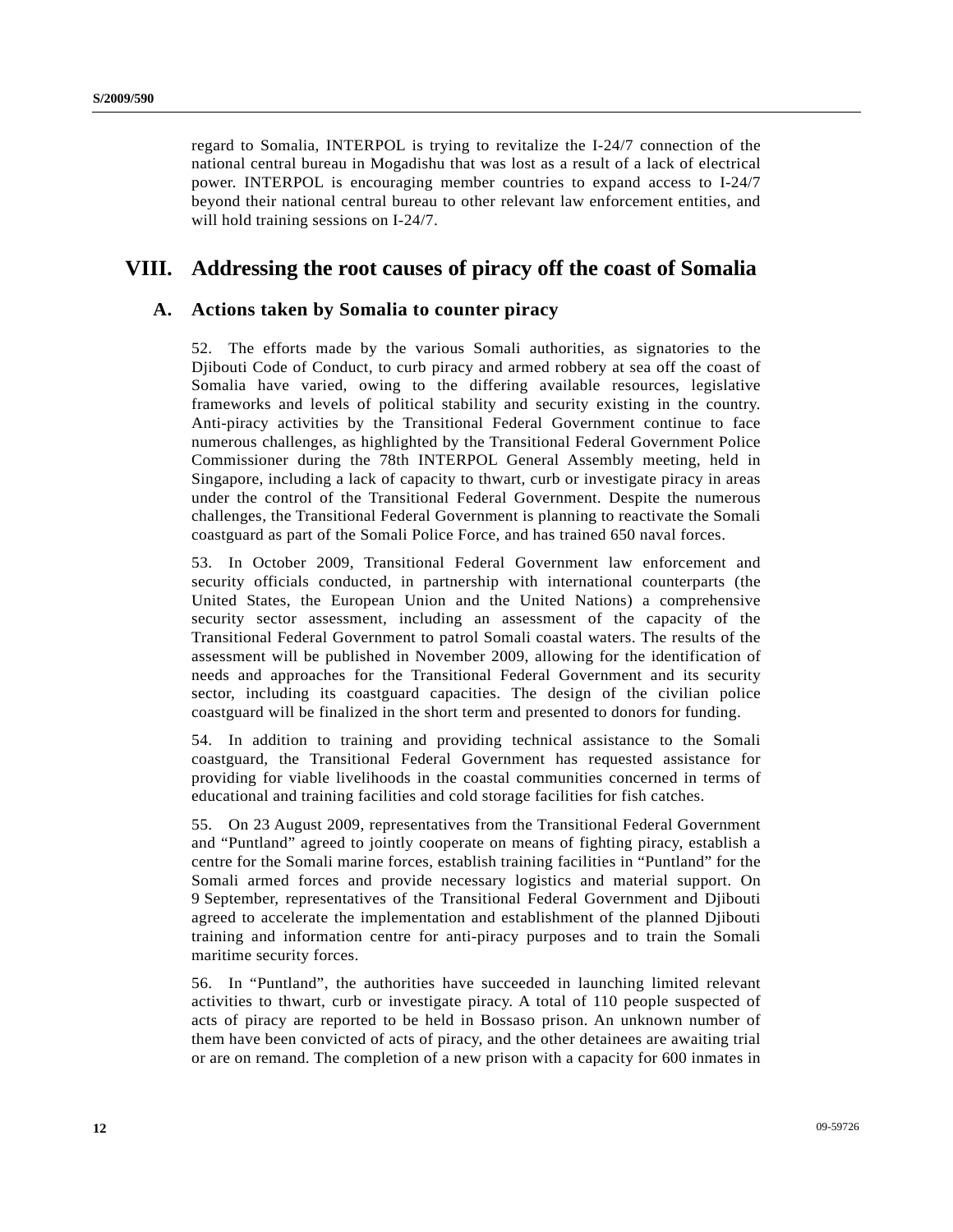Bossaso is also expected to contribute to the remanding of convicted pirates from neighbouring Member States. The "Puntland" authorities have also engaged in sensitizing local communities, through local media, traditional elders and religious leaders, to raise awareness of the dangers and attractions of piracy for unemployed youth.

57. An effective independent law enforcement and prosecution office and strong district administrations are necessary to prosecute and deter acts of piracy and armed robbery at sea off the coast of Somalia. The re-establishment of a police presence in coastal districts is necessary, as sporadic interventions will have only limited success.

58. In "Somaliland" the authorities are planning on reinforcing their maritime police capacity under the Minister of the Interior. Standing at approximately 325 full-time paid staff and 45 volunteers, the "Somaliland" coastguard has been conducting operations against human trafficking, illegal fishing and the smuggling of illegal commodities and engaging in regional environmental protection activities, in addition to successfully interdicting and capturing piracy suspects. Despite limited resources in terms of speedboats, land-based vehicles and radio communication equipment, the "Somaliland" coastguard has shared and exchanged information with the international naval forces off the coast of Somalia. Authorities in "Somaliland" have made significant efforts in the port of Berbera, with assistance from Norway, to improve and enhance security so that the port complies with IMO requirements, chapter XI-2 of the International Convention for the Safety of Life at Sea and the International Ship and Port Facility Security Code. The port of Berbera has implemented special security procedures for access control, surveillance, security checks and the handling of ships, having a tangible counter-piracy effect for ships docking in the port.

59. The lack of regulatory clarity in Somalia may hamper the ability of the country to effectively protect its maritime interests. The Transitional Federal Government of Somalia may wish to consider reviewing and, if appropriate, updating its national legislation, in conformity with the provisions of the United Nations Convention on the Law of the Sea. For example, the adoption of national legislation implementing the provisions of the Convention in the exclusive economic zone is a key step in the development of an effective legal basis for combating illegal unregulated and unreported fishing in Somali waters.

### **B. United Nations land-based initiatives**

60. Nairobi provides a nexus for agencies working in Somalia and the surrounding region. A subset of the United Nations country team for Somalia has met regularly, together with UNPOS, to advance land-based responses to piracy off the Somali coast. The group reports as cluster 2 of the sub-working group on piracy of the Somalia Integrated Task Force. Individual members of the Nairobi cluster also have links to the other three clusters of the sub-working group. Participants include UNPOS, the Food and Agriculture Organization of the United Nations, the International Labour Organization, IMO, INTERPOL, the International Organization for Migration, the Somalia Monitoring Group, the United Nations Development Programme, the United Nations Office on Drugs and Crime and WFP.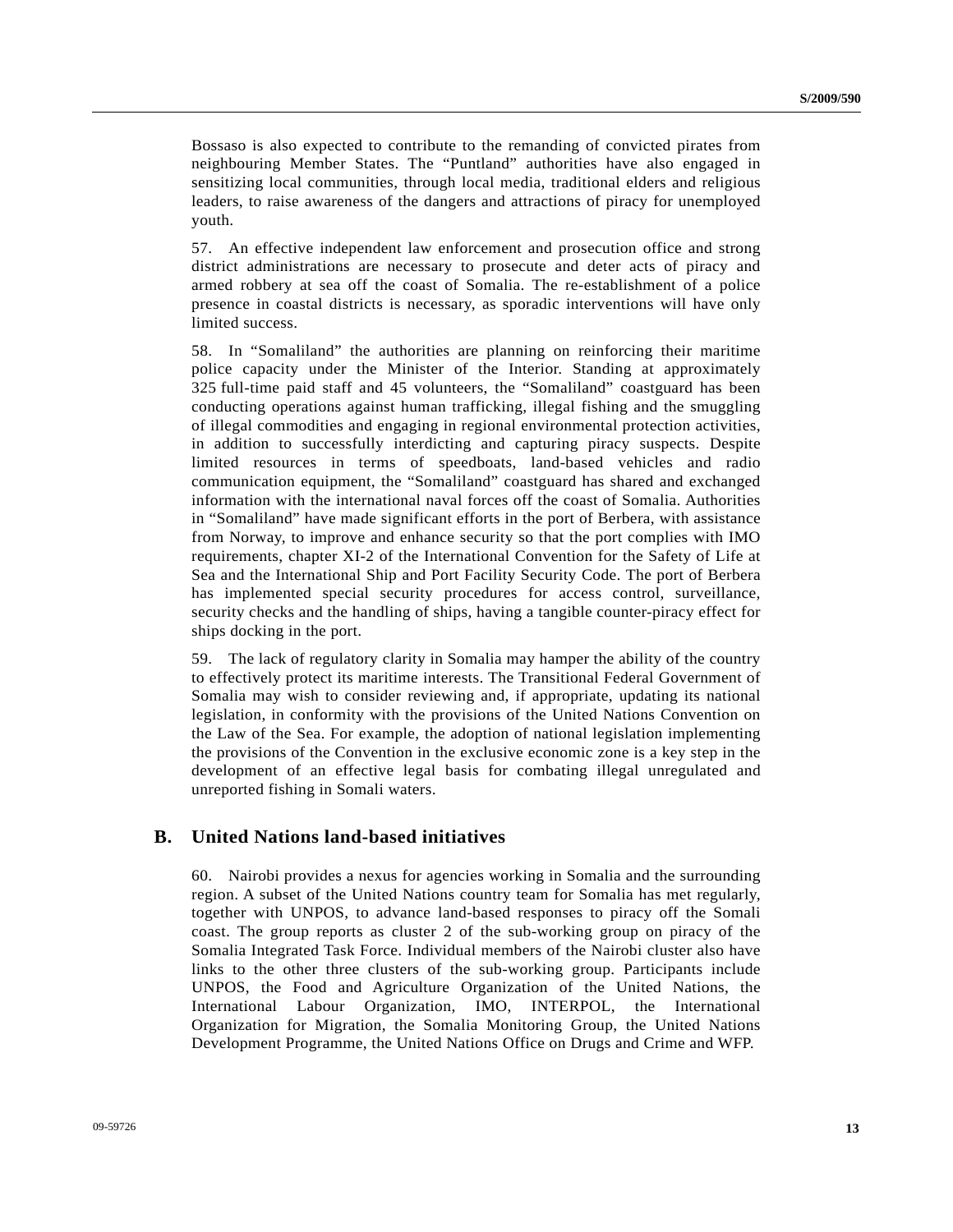61. Cluster 2 members have worked together to document ongoing activities in sectors and geographic areas that are of relevance in addressing the root causes of piracy. In the initial stages, these were not responses to piracy per se, but a recognition of areas that could be scaled up in order for a response to be effective.

62. In addition to the cluster 2 work, UNPOS and the United Nations country team are working together to develop policy coherence papers, including one on security and one on piracy. Those papers will underpin the future work of the two bodies.

63. It is important to understand that the tools for moving forward in relation to land-based responses already exist. What is needed is commitment and resources to scale up existing knowledge and interventions. Those interventions should be livelihoods-based and allow for the integrated development of the necessary institutional systems. A strong institutional system will be able to take ownership of and then address the piracy problem. If ownership remains external, the solutions will not be sustainable.

64. The United Nations country team, in consultation with authorities, communities and non-governmental organization partners, has developed the United Nations Transition Plan, a common plan for all United Nations agencies, funds and programmes in Somalia for 2008-2010. It is based firmly on objectives set out in the Somali reconstruction and development programme, a study carried out by the United Nations, the World Bank and Somali partners. Five overall outcomes are identified in the Transition Plan: (a) the strengthening of key federal, "Somaliland" and "Puntland" institutions; (b) improved service delivery by local governance in selected locations; (c) improved security and protection under the rule of law; (d) better access to education and health; and (e) improved food security and economic opportunities (livelihoods). Many aspects of the Transition Plan relate to the issue of piracy, but outcomes 4 and, in particular, 5, look to the communities and their livelihoods as an entry point to reduce the need for piracy as an occupation.

65. Cluster 2 has developed a matrix which will enable members to prioritize areas of intervention on the basis of parameters of location, timescale, modalities and partners.

66. Geographic areas prioritized would be in "Somaliland" and "Puntland", moving south to the Hobyo area, with both coastal communities and the immediate pastoral hinterland being addressed, so as to reduce the potential for local resourcebased conflict. A planning time horizon of two years was used, based on realistic delivery and absorption capacities. The modality is seen as working collaboratively under a joint programming approach with authorities, including districts, municipalities and traditional systems, communities and the private sector.

67. The sectoral priorities identified include the following broad categories:

 (a) Livelihoods: budget estimate \$5 million-\$10 million; focus on institutional capacities, policy and legal issues and on licensing, broad support to trade, an enhanced fishing sector with storage and environmental protection;

 (b) Security sector: budget estimate \$5 million-\$10 million; focus on policing, courts, custodial services and facilities;

 (c) Border management: budget estimate \$2 million-\$3 million; focus on immigration procedures and linkages to migration to Yemen;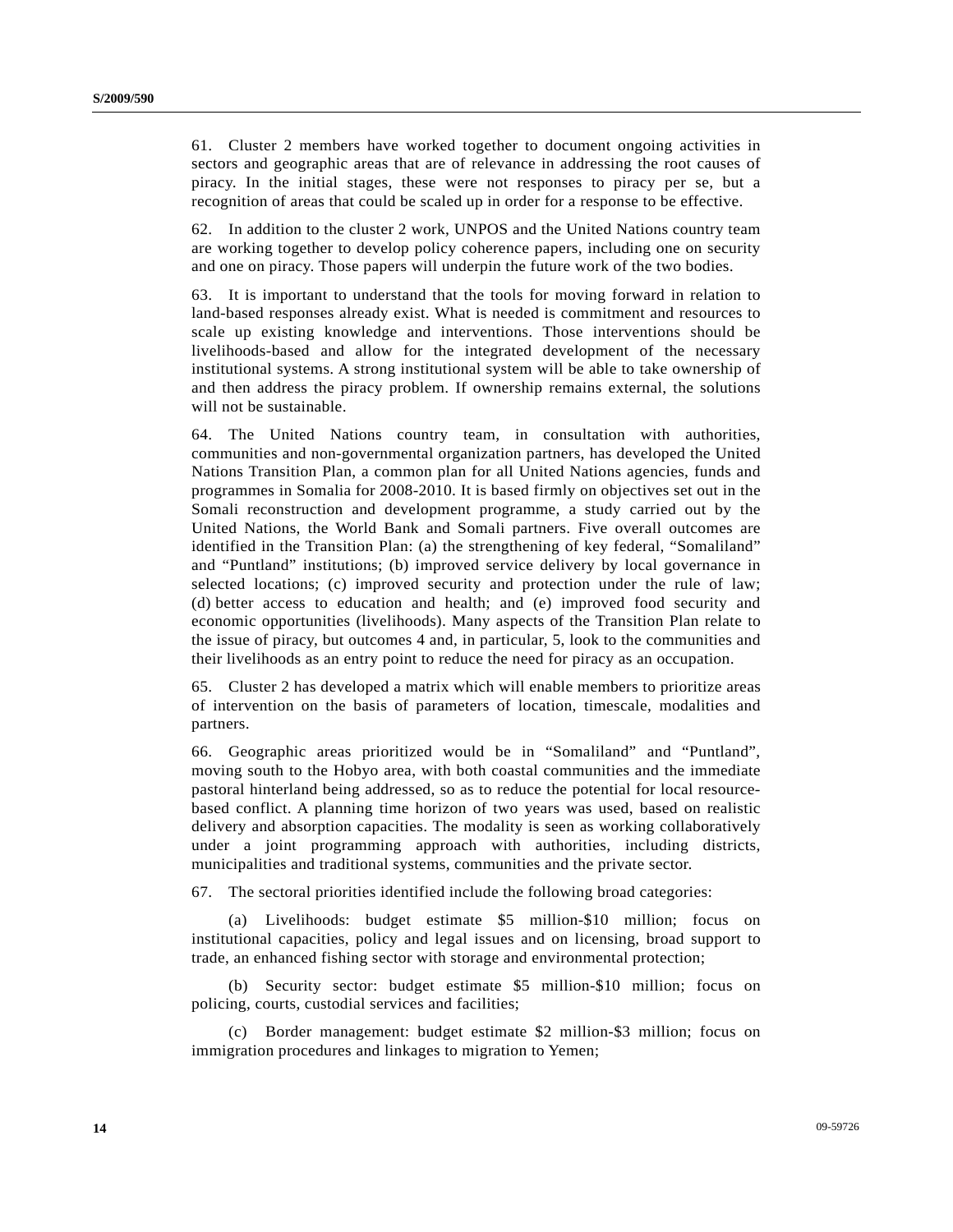(d) Critical infrastructure: budget estimate \$10 million-\$15 million; focus on linkages to immediate job creation, health, education, water, hygiene and environment;

 (e) Critical services: budget estimate \$5 million-\$10 million; linked to critical infrastructure, e.g., schools, health centres.

68. The prioritization exercise produced a budget envelope of around \$30 million- \$50 million. It is crucial that a broad-based, coordinated and balanced approach be taken across a number of fronts.

69. The United Nations Office on Drugs and Crime provides technical support to Somalia. Although it may be some time before the circumstances of trial in Somalia have the legal and fairness standards to allow navies to transfer suspects for trial, UNDP is working to improve the prison system and develop a custodial corps. The Programme is also working with the Office to help ensure the development of a custodial system and to ensure that two recently completed modern prisons are staffed, managed and operated in accordance with international standards. Once that work is complete, convicted pirates could be transferred from the regional States in which they have been tried to regions of Somalia to serve all or part of their prison sentences. The Office will encourage the transfer of convicted pirates from Kenya to those prisons in Somalia on the basis of a prisoner transfer agreement.

## **IX. Piracy and arms embargo-related sanctions**

70. Piracy activities constitute a potential violation of paragraph 8 (a) of Security Council resolution 1844 (2008). By raising and maintaining maritime militias, pirate leaders, their followers and financiers may also be in breach of the general and complete arms embargo, and therefore in violation of paragraph 8 (b) of the resolution. Lastly, where acts of piracy involve humanitarian cargo destined for Somalia, they may also be in violation of paragraph 8 (c).

## **X. Assistance provided to the World Food Programme**

71. During the reporting period, WFP continued to benefit from naval escorts provided under European Union Operation Atalanta for humanitarian shipments to Somalia, including life-saving food aid. During that period, the operation made it possible for 28 WFP-contracted vessels to deliver a total of 184,873 tons of food. The operation also provided an escort for critical equipment used for dredging and salvaging in Mogadishu port under a WFP special operation and a shipment for FAO. The European Union operation, which began in December 2008, has been extended until December 2010.

72. Since the escort system began, escorts have been provided at no cost to WFP with an interruption of only two months, in July and August 2008, and no escorted vessel has been the victim of piracy. However, a WFP-contracted vessel, chartered to load a food consignment purchased in India, was attacked and held by pirates following its departure from Somalia to India, forcing WFP to urgently find a replacement vessel. In addition, a ship sailing to the port of Mombasa, Kenya, carrying 27,000 tons of food aid for WFP operations in Kenya, the Sudan and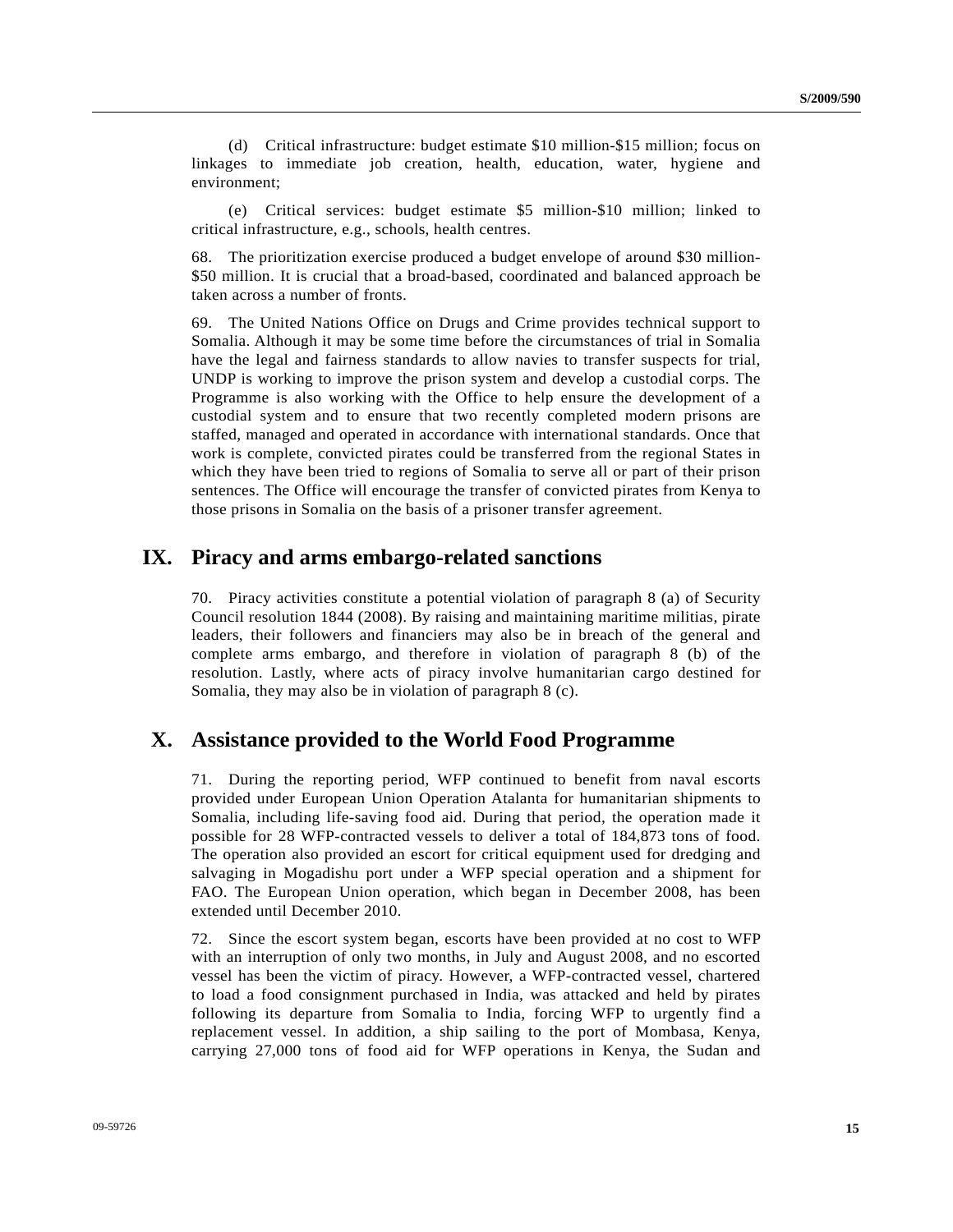Somalia, but not under contract to WFP, was attacked by pirates. They failed to hijack it, and the vessel arrived in Mombasa under naval escort.

73. The escalation of piracy in the waters off Somalia has had an impact on the cost of contracting vessels, as fewer vessels are willing to risk sailing to Somalia, thereby reducing competition and causing costs to escalate. The actual rate increases for the ports of Berbera, in northern Somalia and Djibouti, for the Ethiopia operation, have been directly affected by the war risk insurance applied by insurance companies, resulting in an increase of about 30 per cent.

74. Ninety-five percent of WFP humanitarian supplies arrive by sea, predominately at the southern port of Mogadishu from Mombasa, Kenya, and at the northern ports of Bossaso and Berbera from Djibouti. It is crucial that the naval protection for humanitarian shipments continue and that the escorts be clearly distinguished from other anti-piracy efforts in order to maintain and protect the neutrality of the humanitarian operation. The obvious threat to the long-term security of humanitarian maritime supplies is piracy and armed robbery at sea off the coast of Somalia.

# **XI. Assistance provided to the United Nations Support Office for AMISOM**

75. AMISOM plays a crucial role in supporting the Transitional Federal Government, assisting in repelling the insurgents and protecting vital installations in Mogadishu. AMISOM operates in a very difficult and hazardous environment and is subject to continued attacks against its installations as well as mortar attacks against sea shipments delivering cargo for AMISOM in Mogadishu port. As highlighted in my latest report on Somalia (S/2009/503), the United Nations stands firmly by the African Union and AMISOM and pledges to continue its support for the deployment and operations of the Mission. I reiterate my earlier calls on the international community to provide all required support to AMISOM to enable it to continue to support the Transitional Federal Government in maintaining peace and security in Somalia.

76. The United Nations Support Office for AMISOM (UNSOA) is providing a logistical support package in line with Security Council resolutions 1863 (2009) and 1872 (2009). For the delivery of the support package, the sea mode of transportation has proved to be the most feasible. UNSOA commenced regular sea shipments to Mogadishu port as from 26 August 2009 with the support of Operation Atalanta, which has been providing naval escorts for the United Nations-contracted vessels. At this stage, the frequency of UNSOA shipments is approximately one vessel every 14 days for cargo, comprising food ration reefers and sea containers, vehicles and other goods, from Mombasa to Mogadishu. It is important to note that on the return leg (Mogadishu to Mombasa), the food ration reefers and other containers, in addition to equipment returned for repairs, are being sent back to complete the cycle, making them a potential target for attacks. It is therefore important that a naval escort be provided on both legs of the journey. In addition, there will be a requirement for a strategic sealift of contingent equipment for additional troop deployments, as and when required. As AMISOM expands to reach its mandated strength, such requirements will continue to grow.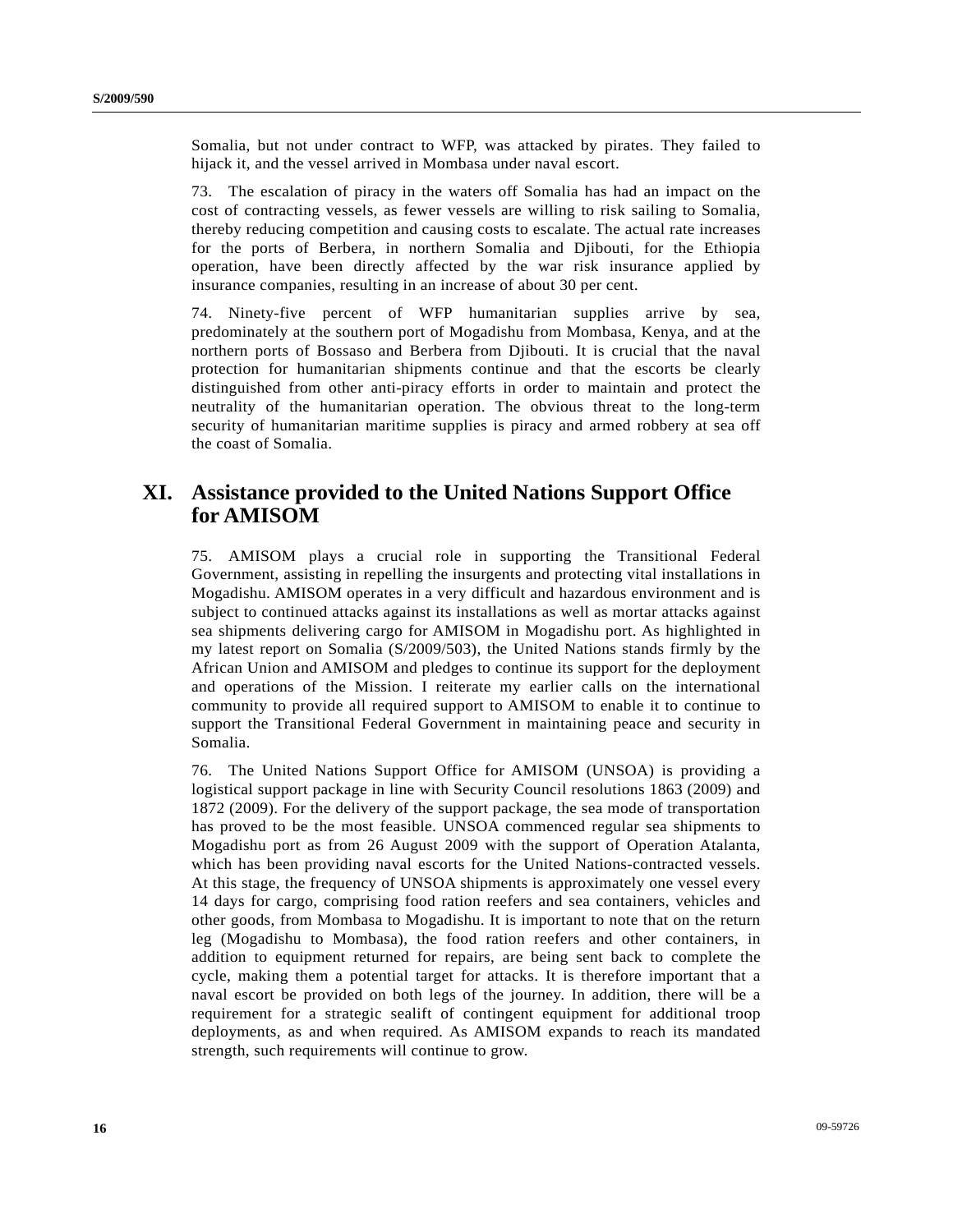77. Four of five shipments to AMISOM have been attacked to date. On 16 August, and 11 and 27 September, vessels came under attack from insurgent mortars while in Mogadishu port, resulting in the deaths of 5 and 17 civilians in the first two incidents, respectively. Another vessel was attacked by pirates on 27 August near Mogadishu, but evaded capture. Those attacks were additional to the attacks against a United Nations shipment of military equipment to AMISOM on 12 February 2009, when insurgents fired mortar bombs while the ship was unloading.

78. The most obvious threat to the long-term security of the United Nations supply line to AMISOM is attacks against Mission shipments in the form of mortar attacks on vessels calling on Mogadishu port, piracy, in particular in brown waters off the port of Mogadishu, and the potential for armed robbery at sea. UNSOA shipments carry critical life-support items such as food rations and other critical equipment. Such attacks will have a direct impact on the provision of the logistical support package to AMISOM, and as such its sustainment and, thus, its operational capability and capacity to support the Transitional Federal Government. UNSOA will face difficulties in securing vessels that agree to deliver their supplies to the region, which might put the entire support operation under considerable risk or, if cargo has to be airlifted, pose a considerable financial drain.

79. In order for the United Nations to continue to provide AMISOM with the support package pursuant to the respective Security Council resolutions, it is necessary that guaranteed and reliable protection continue to be provided to United Nations shipments contracted for that purpose. I would like to thank Operation Atalanta for its support and encourage its continued support, together with NATO, CTF-151 and Member States with navies operating in the region, in providing guaranteed protective escorts for the United Nations-contracted vessels in support of AMISOM. I also welcome the proposal of Operation Atalanta to deploy vessel protection detachments once regulatory approvals are in place.

## **XII. Coordination and leadership role of the United Nations**

80. The United Nations remains committed to addressing the problem of piracy and armed robbery at sea off the coast of Somalia in all its aspects. A central pillar of its capacity to do so effectively is the ability to coordinate the various counterpiracy activities of the United Nations departments, programmes and specialized agencies. Since my previous report, the United Nations Integrated Task Force for Somalia has established a sub-working group, chaired by the Department of Political Affairs, for that purpose. The working group brings together all the relevant United Nations entities, including IMO, as well as INTERPOL and the Somalia Monitoring Group. The group meets regularly in New York and is complemented by a similar group established by UNPOS, which coordinates the work of Nairobibased United Nations entities with New York.

81. The sub-working group mechanism of the United Nations Integrated Task Force ensures that the United Nations Secretariat is well equipped to act as the clearing house for information-sharing with the Contact Group and is an essential instrument for ensuring a coordinated approach on the ground by leveraging the comparative advantages of different entities and avoiding the duplication of activities. Furthermore, the Department of Peacekeeping Operations continues to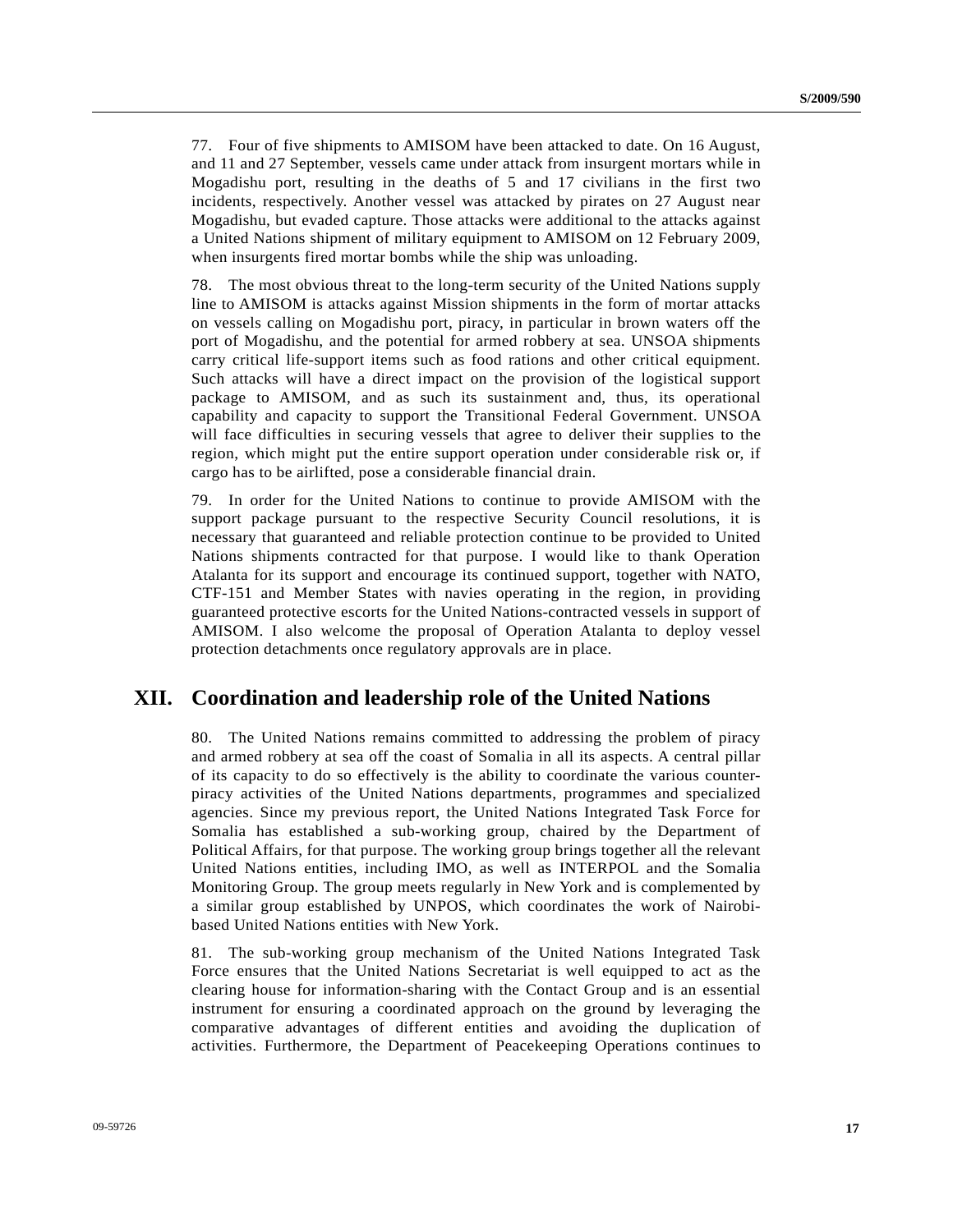play a key role in the sharing of relevant naval information with Member States and international organizations on matters related to piracy off the coast of Somalia.

## **XIII. Observations**

82. Member States operating in the territorial waters and high seas off the coast of Somalia developed complex and comprehensive military naval operations and corresponding coordination mechanisms during the reporting period. At this stage, the various military operations being conducted off the coast of Somalia and in the Gulf of Aden in the fight against piracy and armed robbery at sea necessitate a lead role and coordination arrangements that go beyond the operational capacity and resources of the United Nations Secretariat. I continue to urge those who are able and have the required capacity to contribute to this effort in compliance with relevant Security Council resolutions.

83. I consider that one of the ways to ensure the long-term security of international navigation off the coast of Somalia is through a concerted effort to stabilize the situation ashore, as pirates have become more sophisticated in their methods and techniques of attacking. At present, however, the expanding maritime presence is playing a critical role in stabilizing the situation at sea. Moreover, it is very likely that the number of successful attacks would again increase if military assets were to be reduced.

84. I would again like to reiterate my appreciation to the European Union, through its naval operation, European Union Naval Force Operation Atalanta, and to NATO member States for the consistent support for the protection at sea of WFP humanitarian shipments and United Nations vessels delivering the logistical support package to AMISOM.

85. The efforts of States in deploying naval ships and military aircraft to suppress piracy and armed robbery at sea off the coast of Somalia, as well as better self-protection of ships transiting the area, have considerably reduced the number of successful incidents of piracy and armed robbery at sea in the region, especially in the Gulf of Aden. In this connection, I welcome the 2 November 2009 letter from the Permanent Representative of Somalia to the President of the Security Council renewing the request of the Transitional Federal Government for assistance in securing the international and territorial waters off the coast of Somalia for the safe conduct of shipping and navigation.

86. The coordination mechanisms developed between the international naval forces, such as SHADE, have been innovative, and I trust that such progressive and comprehensive coordination efforts will continue to integrate the military efforts at sea with concrete preventive measures on land. I am grateful to all States that have deployed naval ships and military aircraft, which have led to an increase in the number of suspected pirates being arrested and prosecuted. I encourage the international community to continue these deployments, including the provision of naval escorts to all designated United Nations- and WFP-contracted shipping transiting the region. Furthermore, I encourage contributing States and multinational organizations to consider how these considerable military forces could contribute further to capacity-building measures to address the root causes of piracy.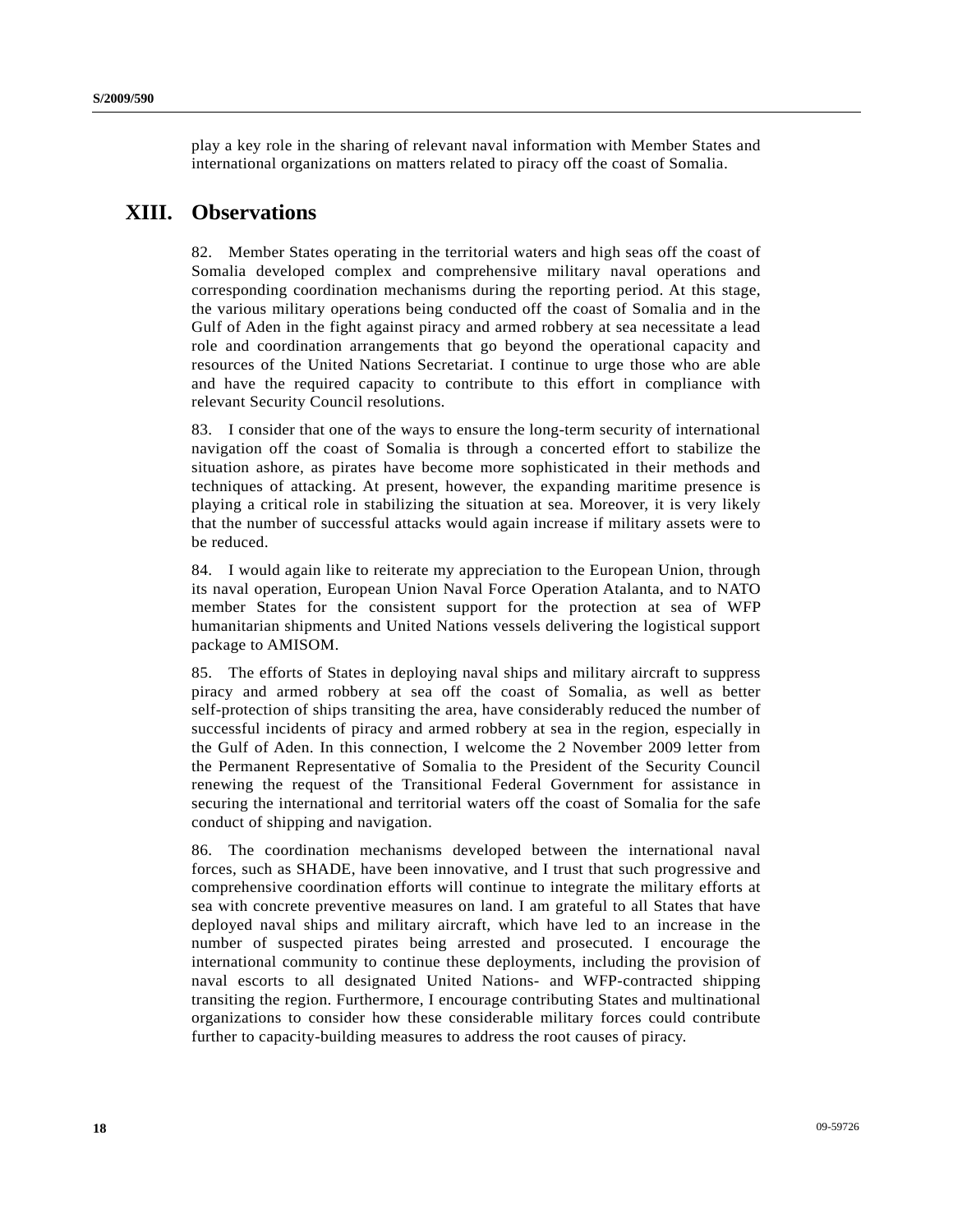87. As I mentioned in my previous report (S/2009/146), any measures taken in both the short and long term to combat piracy and armed robbery at sea off the coast of Somalia will require an integrated approach, inclusive of the further development of the rule of law and security institutions, that complements the peace process; the strengthening of capacity on land of both the Transitional Federal Institutions and AMISOM; local and national capacity-building of legal and maritime institutions in Somalia and the region; the investigation and prosecution of those suspected of acts of piracy and armed robbery at sea; strict compliance with arms embargoes in pursuance of the relevant Security Council resolutions; and development and recovery efforts to empower local communities to create sustainable livelihoods.

88. Coordination between the international community and the Somalia authorities will be crucial in order to successfully combat piracy and its root causes. Recent coordination efforts between the Contact Group on Piracy Off the Coast of Somalia and the International Contact Group on Somalia highlight the complex nature of the tasks being undertaken. Furthermore, at the regional level, full implementation of the Djibouti Code of Conduct will enable States in the region to assume many of the roles currently performed by international naval forces operating off the coast of Somalia, therefore allowing them to play a significant role in combating acts of piracy and armed robbery at sea off the coast of Somalia

89. The progress made towards the establishment of the Sana'a regional maritime information centre and the related training centre in Djibouti will help to address the need for regional capacity-building. The training centre in Djibouti and the regional maritime information centres are expected to play a full part in developing the region's capability for maritime law enforcement and, along with other initiatives under the Djibouti Code of Conduct, will benefit from financial assistance from Member States to achieve their objectives. I encourage Member States to contribute to the IMO Djibouti Code trust fund.

90. I welcome the initiative by INTERPOL and Member States to look into the financial mechanisms providing funding for piracy activities off the coast. Tracing money trails will be important to combat the funding activities of piracy and armed robbery at sea off the coast of Somalia

91. I note the burden on regional States, especially Kenya, for prosecuting suspected pirates apprehended off the coast of Somalia, and urge the international community to provide assistance to ease the burden of these Member States, including by supporting the provision of technical assistance for judicial and correction facilities in the region, including Somalia. In this connection, I encourage Member States to contribute to the international trust fund supporting initiatives of the Contact Group, the overall purpose of which is to help defray the expenses associated with the prosecution of suspected pirates, as well as other activities related to implementing the Contact Group's objectives regarding combating piracy in all its aspects. The fund will expand the current possibilities available to the Contact Group and the shipping industry to make tangible contributions to combating piracy off the coast of Somalia.

92. Most important, it will be crucial for the Somali authorities to continue to re-establish their security institutions, and the rule of law and provide sustainable livelihoods to their people in order to address the root causes of piracy and armed robbery at sea off the coast of Somalia. There is a need for the authorities to demonstrate the political will to counter piracy and armed robbery at sea off the